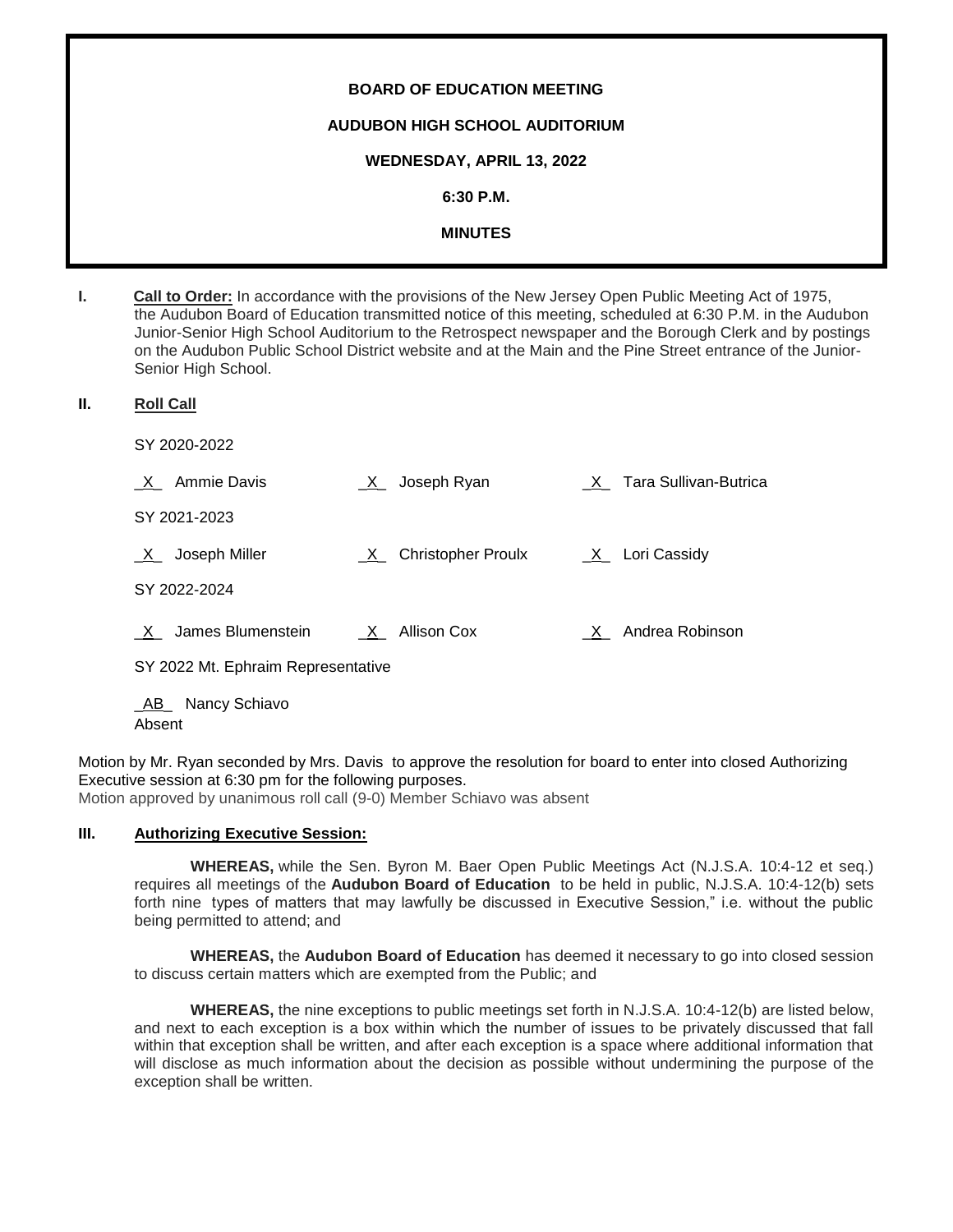**NOW, THEREFORE, BE IT RESOLVED** that the **Audubon Board of Education** will go into closed session for the following reason(s) as outlined in N.J.S.A. 10:4-12(b):

 $X$  Any matter which, by express provision of Federal Law, State Statute or Rule of Court shall be rendered confidential or excluded from discussion in public;

\_\_\_\_\_\_ Any matter in which the release of information would impair a right to receive funds from the federal government;

X Any material the disclosure of which constitutes an unwarranted invasion of individual privacy such as any records, data, reports, recommendations, or other personal material of any educational, training, social service, medical, health, custodial, child protection, rehabilitation, legal defense, welfare, housing, relocation, insurance and similar program or institution operated by a public body pertaining to any specific individual admitted to or served by such institution or program, including but not limited to information relative to the individual's personal and family circumstances, and any material pertaining to admission, discharge, treatment, progress or condition of nay individual, unless the individual concerned (or, in the case of a minor or incompetent, his guardian) shall request in writing that the same be disclosed publically;

Any collective bargaining agreement, or the terms and conditions of which are proposed for inclusion in any collective bargaining agreement, including the negotiation of terms and conditions with employees or representatives of employees of the public body

Any matter involving the purchase lease or acquisition of real property with public funds, the setting of bank rates or investment of public funds where it could adversely affect the public interest if discussion of such matters were disclosed;

Any tactics and techniques utilized in protecting the safety and property of the public provided that their disclosure could impair such protection;

 $X$  Any investigations of violations or possible violations of the law;

Any pending or anticipated litigation or contract negotiation in which the public body is or may become a party. Any matters falling within the attorney-client privilege, to the extent that confidentiality is required in order for the attorney to exercise his ethical duties as a lawyer;

 $X$  Any matter involving the employment, appointment, termination of employment, terms and conditions of employment, evaluation of the performance, promotion or disciplining of any specific prospective public officer or employee or current public officer or employee employed or appointed by the public body, unless all individual employees or appointees whose rights could be adversely affected request in writing that such matter or matters be discussed at a public; Specifically the evaluation of the **Superintendent** 

\_\_\_\_\_\_Any deliberation of a public body occurring after a public hearing that may result in the imposition of a specific civil penalty upon the responding party or the suspension or loss of a license or permit belonging to the responding party as a result of an act of omission for which the responding party bears responsibility;

**WHEREAS,** the length of the Executive Session is undetermined; however, the **Audubon Board of Education** will make every attempt to estimate the time of the session prior to convening the session after which the public meeting shall reconvene and the **Audubon Board of Education** will proceed with business.

**NOW, THEREFORE, BE IT RESOLVED,** that the **Audubon Board of Education** will go into Executive Session for only the above stated reasons;

**BE IT FURTHER RESOLVED** that the **Audubon Board of Education** hereby declares that its discussion of the aforementioned subject(s) may be made public at a time when the **Audubon Board of**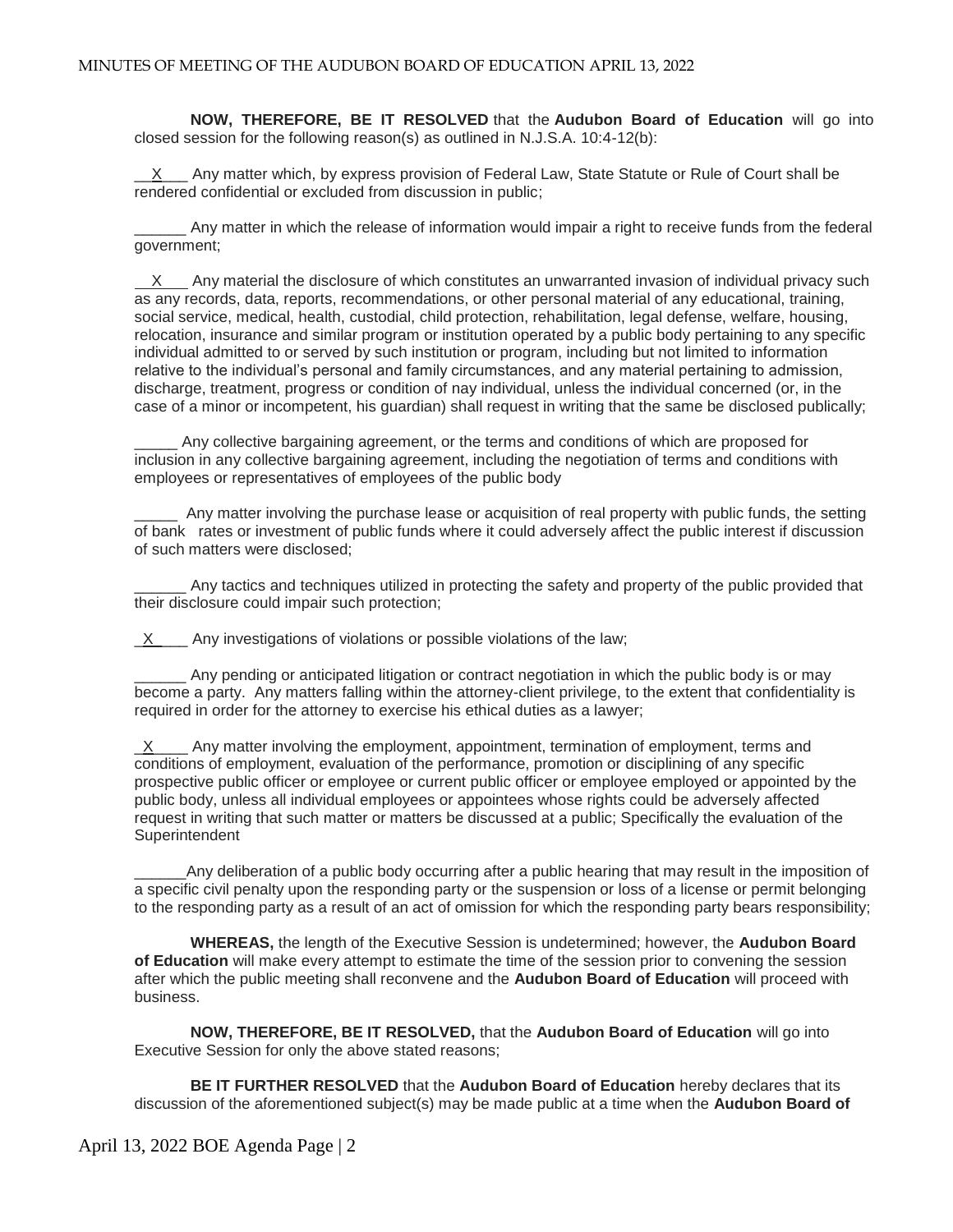**Education** attorney advises that the disclosure of the discussion will not detrimentally affect any right, interest or duty of the school district or any other entity with respect to said discussion.

**BE IT FURTHER RESOLVED** that the **Board of Education**, for the aforementioned reasons, hereby declares that the public is excluded from the portion of the meeting during which the above discussion shall take place and hereby directs the board secretary to take the appropriate action to effectuate the terms of this resolution.

Motion by Mr. Ryan seconded by Mrs. Davis to adjourn closed Authorizing Executive session at 7:20 pm. Motion approved by unanimous roll call (9-0) Member Schiavo was absent

## **IV. Call Meeting to Order**

- **V. Flag Salute**
- **VI. Student Council Report:** Natalie Sylvester, President Not in attendance Leah Grim, Vice-President – Not in attendance

#### **VII. Spotlight Program:**

**THE AUDUBON BOARD OF EDUCATION SPOTLIGHT PROGRAM RECOGNIZES THE FOLLOWING STUDENTS OF THE MONTH FOR MARCH 2022:**

| <b>Pre-Kindergarten</b> | Kindergarten       | Grade One              |  |
|-------------------------|--------------------|------------------------|--|
| <b>Nicholas Kerper</b>  | Lorelai Sykes      | <b>Heather Downham</b> |  |
| <b>Grade Two</b>        | <b>Grade Three</b> | <b>Grade Four</b>      |  |
| <b>Dominic Foleno</b>   | Lleyna Sinn        | <b>Joel Klingler</b>   |  |
| <b>Grade Five</b>       | <b>Grade Six</b>   | <b>Grade Seven</b>     |  |

**Gianna Hardymon Zachary Graham Ava Lebb**

**Charlotte Owens Frank Webb Sydney Williams**

**Grade Eight Freshman Class Sophomore Class**

**Junior Class Senior Class Payton Vogt Jade Zuccarelli**

## **VIII. Presentation/Recognition(s)**:

- I. Audubon High School Chess Team, Second Place Recognition South Jersey School Chess League, by Dr. Andy Davis and Mr. Mathew Webb
	- a. Clark Davis
	- b. Austin Devoid
	- c. Emerson Martel
	- d. Donny Nguyen
	- e. Steven Trieu
- II. Student Action and Courage when Faced with Danger, Recognition Frank Webb

## **IX. Approval of Board Minutes:**

1. Motion by Mrs. Butrica and seconded by Mrs. Cox to approve the following minutes: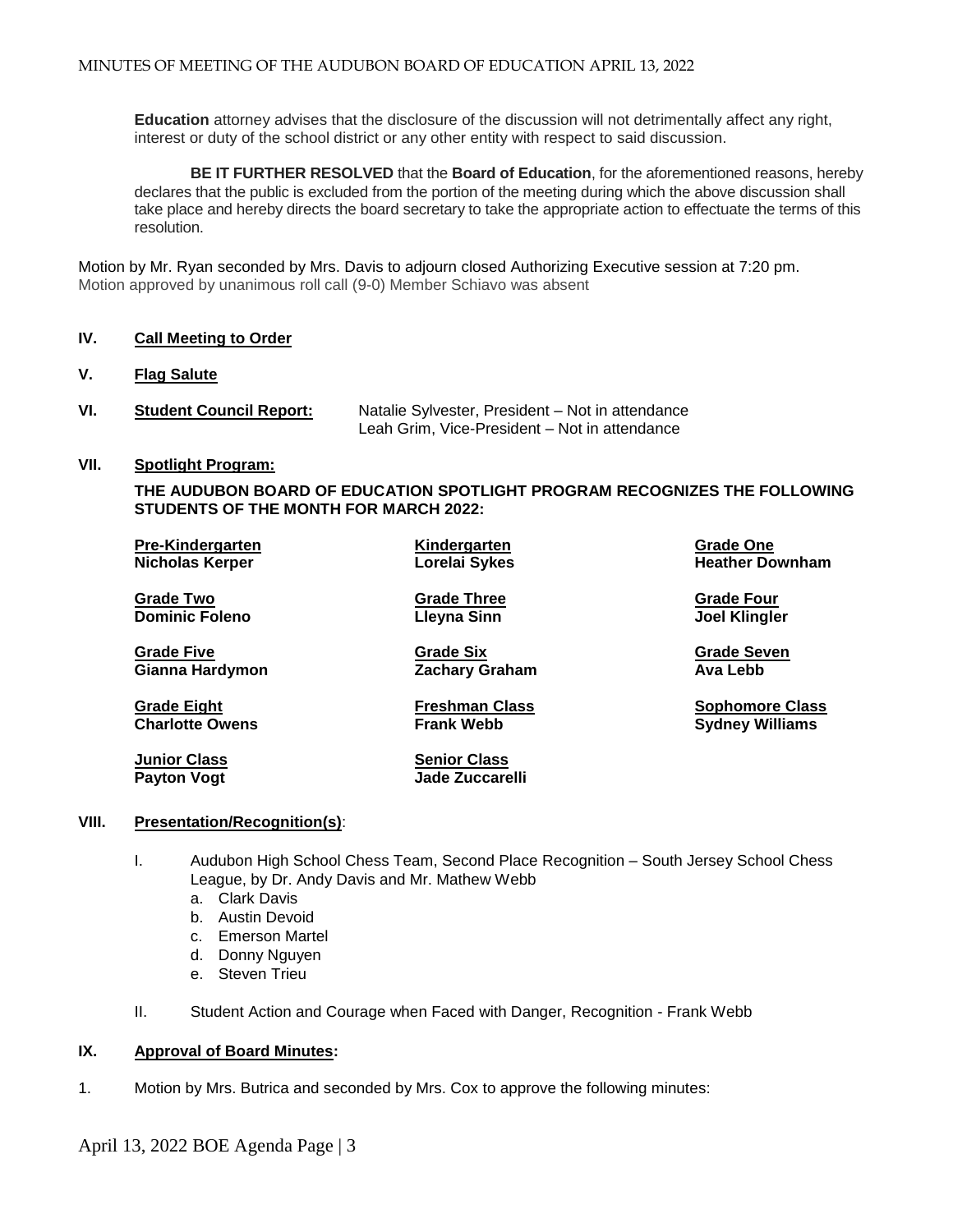March 16, 2022 Public Session March 16, 2022 Executive Session March 23, 2022 Public Session

Motion to Approve: \_T. Butrica\_\_\_\_\_ Second: \_A. Cox\_\_\_\_\_

**Roll Call**

| <u>X</u> Ammie Davis | ABST.Joseph Ryan<br>Abstained | X Tara Butrica        | <b>AB</b> Nancy Schiavo<br>Absent |
|----------------------|-------------------------------|-----------------------|-----------------------------------|
| X Joseph Miller      | X Christopher Proulx          | <u>X</u> Lori Cassidy |                                   |
| X James Blumenstein  | X Allison Cox                 | X Andrea Robinson     |                                   |

#### **VOTE FOR ITEM 1**

Motion approved by unanimous roll call (9-0-1) Board Member Schiavo was Absent and Member Ryan Abstained

**X. Participation:** (Agenda Items Only):

Parent of a Student from Mansion Ave. School questioned the eligibility procedures for the Afterschool Tutoring.

The Board of Education recognizes the value of public comment on educational issues and the importance of allowing members of the public to express themselves on school matters of community interest.

In order to permit the fair and orderly expression of such comment, the Board has set aside two portions of this Board meeting for public comment on any school or school district issue that a member of the public feels may be of interest to the residents of the school district.

For the first portion, public comments are invited on matters pertaining only to the agenda for tonight's meeting. For the second portion, public comments are invited on all matters pertaining to the school district.

Participants should announce their name, address, and any group they may represent, if applicable. The Board reserves the right to limit public discussion. Public discussion of a topic will be limited to fifteen (15) minutes, and individual speakers will be limited to three (3) minutes. No participant may speak more than once on the same topic until all others who wish to speak on that topic have been heard. Reference bylaws #0167 of the Audubon Public Schools Board of Education Manual.

The Board uses the public comment period as an opportunity to listen to citizen. Not all issues brought to a Board meeting will be resolved at that particular meeting. Complaints stated or actions requested by the public may be taken under advisement by the Board for investigation, discussion, actions, or disposition at a later date or time. The public comments sessions are an opportunity for citizens to share their opinions and remarks with the Board; it is not a question and answer session. The Board may or may not respond to public comments at the time they are made and is under no obligation to do so.

The Board does not endorse public comments nor will the Board be held liable for comments made by members of the public. Any individuals who may be the subject of public comments, including district employees, shall retain all rights against defamation and slander according to the laws of New Jersey.

All motions are voted on by all members unless otherwise marked with a +.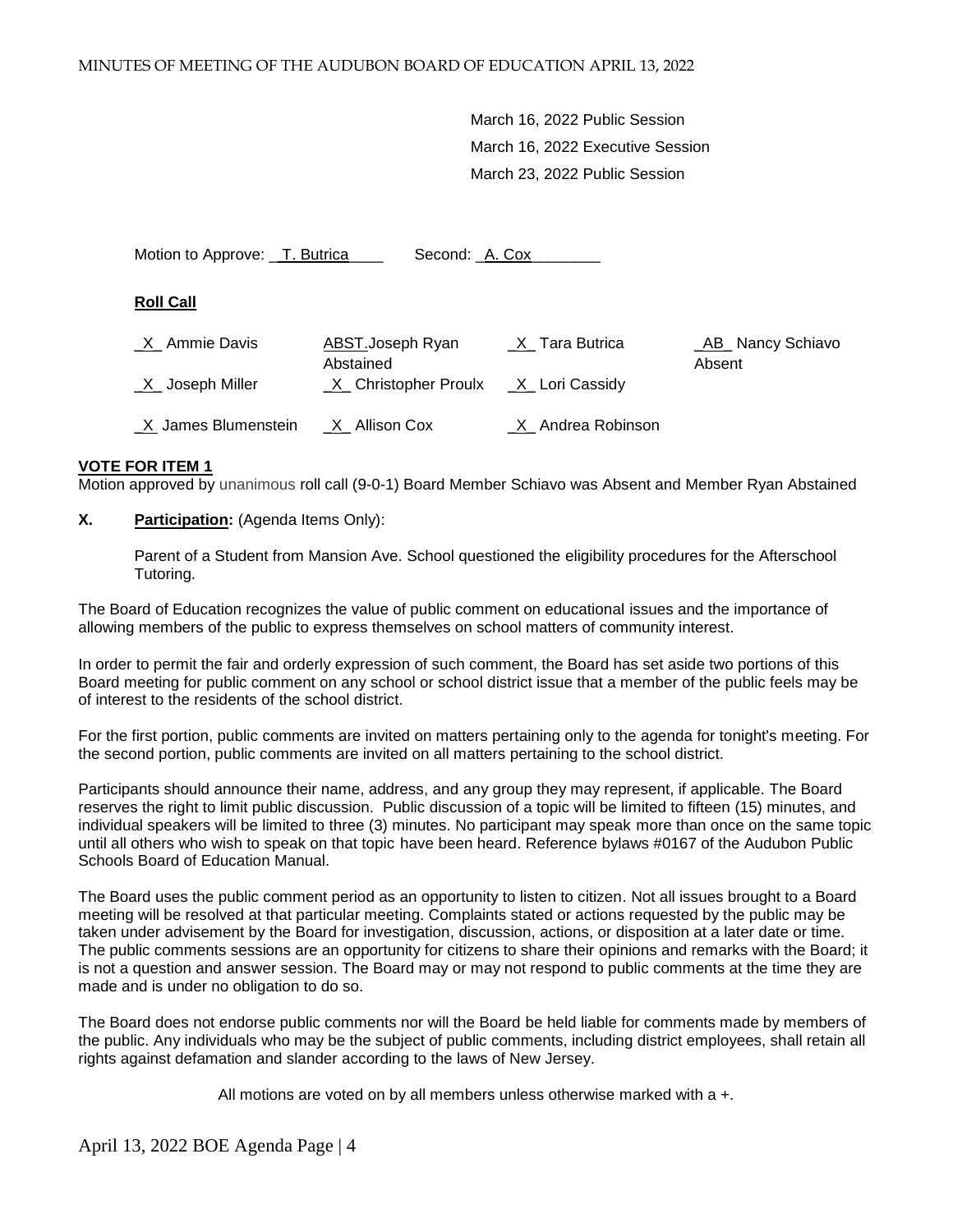## **XI. GOVERNANCE: Chairperson: Mr. Blumenstein – Committee Members: Ms. Butrica, Mr. Miller, Mr. Ryan and Alternate: Ms. Robinson**

## **Board of Education Goals**

- To continue to provide equitable access to a rigorous curriculum while focusing on improving student achievement and decreasing the achievement gaps.
- $\cdot \cdot$  To maintain a cost-effective budget that provides for educational resources, supports a preventative maintenance program, and encourages and facilitates long-range facility improvements.
- To foster a positive school climate and culture in order to positively impact student motivation, engagement, and achievement.

## **MOTION TO APPROVE ITEMS 1-2**

Motion by Mr. Proulx and seconded by Mr. Miller

1. Motion to approve the first reading of the following policies and regulations as recommended by the full Governance Committee of the Board.

| <b>Regulation</b> | <b>Title</b>                                                                       | <b>New/Revised</b> |
|-------------------|------------------------------------------------------------------------------------|--------------------|
| 2431.4            | Prevention And Treatment Of Sports-Related Concussions And<br><b>Head Injuries</b> | Revised            |
| 2464              | <b>Gifted And Talented Pupils</b>                                                  | Revised            |
| 8465              | Crimes And Bias-Related Acts                                                       | Revised            |
| <b>Policy</b>     | <b>Title</b>                                                                       | <b>New/Revised</b> |
| 5460              | <b>High School Graduation</b>                                                      | Revised            |
| 2431.4            | Prevention And Treatment Of Sports-Related Concussions And<br><b>Head Injuries</b> | Revised            |
| 8465              | Crimes And Bias-Related Acts                                                       | Revised            |

2. Motion to approve the second reading and adoption of the following policies and regulations as recommended by the full Governance Committee of the Board.

| Regulation    | <b>Title</b>                                                                   | <b>New/Revised</b> |
|---------------|--------------------------------------------------------------------------------|--------------------|
| 2460.30       | Additional/Compensatory Special Education And Related Services                 | <b>New</b>         |
| 2622          | <b>Student Assessment</b>                                                      | <b>New</b>         |
| 5751          | Sexual Harassment of Students                                                  | Revised            |
| <b>Policy</b> | <b>Title</b>                                                                   | <b>New/Revised</b> |
| 2415.05       | Student Surveys, Analysis, Evaluations, Examinations, Testing, Or<br>Treatment | Revised            |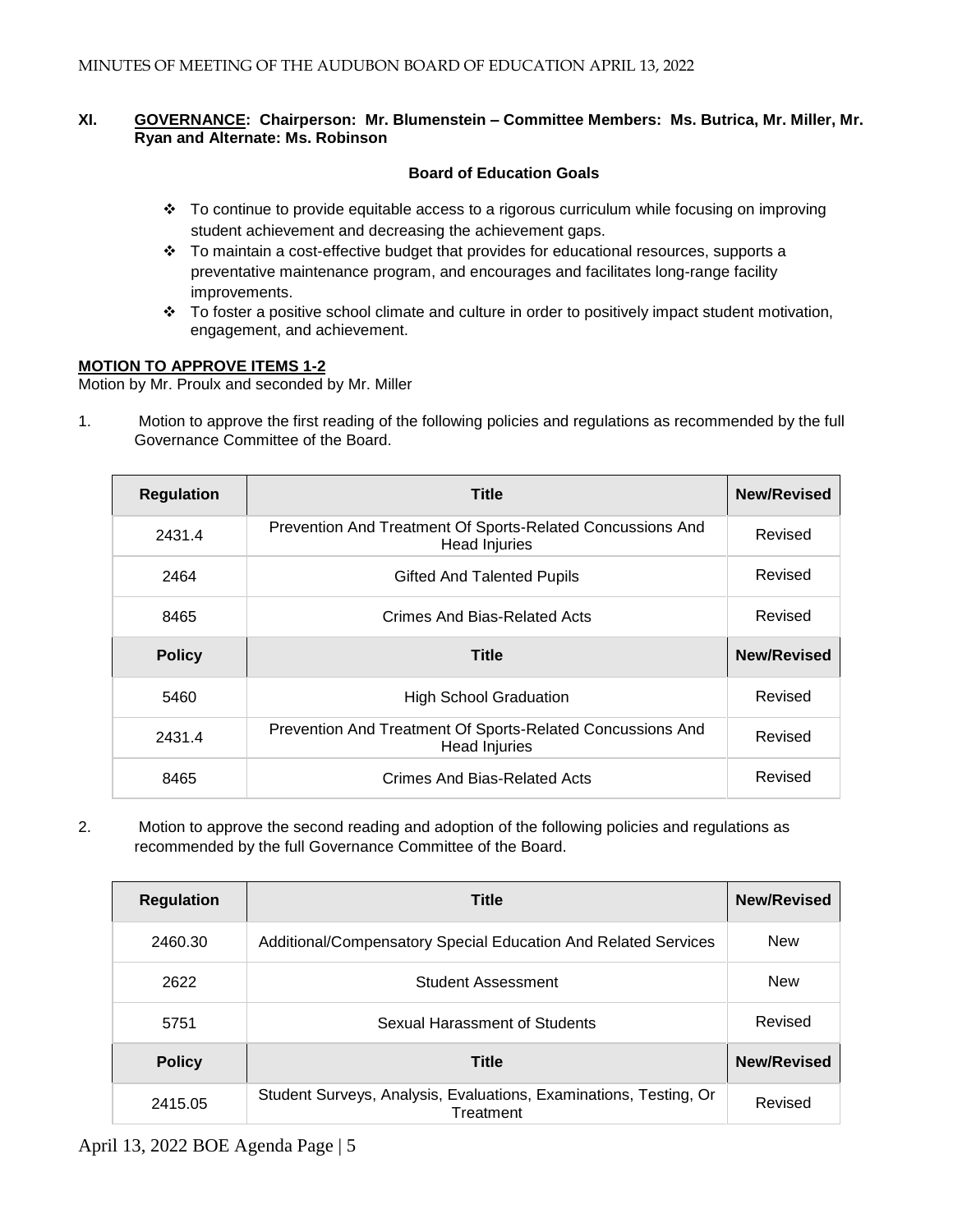| 2451 | Adult High School                       | Revised    |
|------|-----------------------------------------|------------|
| 2622 | Student Assessment                      | Revised    |
| 3233 | <b>Political Activities</b>             | Revised    |
| 5541 | Anti-Hazing                             | <b>New</b> |
| 9560 | <b>Administration Of School Surveys</b> | Revised    |

Motion to Approve Item(s) 1 through 2: \_C. Proulx\_\_\_\_\_\_\_ Second: \_\_J. Miller\_

## **Roll Call**

| X Ammie Davis          | $X$ Joseph Ryan        | $X$ <sub>_</sub> Tara Butrica | _AB_ Nancy Schiavo<br>Absent |
|------------------------|------------------------|-------------------------------|------------------------------|
| <u>X</u> Joseph Miller | _X_ Christopher Proulx | _X_ Lori Cassidy              |                              |
| _X James Blumenstein   | $X$ Allison Cox        | X Andrea Robinson             |                              |

## **VOTE FOR ITEMS 1&2**

Motion approved by unanimous roll call (9-0) Member Schiavo was absent

# **XII. OPERATIONS: Chairperson: Mrs. Cox – Committee Members: Ms. Davis, Mr. Proulx, Mr. Ryan and Alternate: Mr. Miller**

## **Board of Education Goals**

- To continue to provide equitable access to a rigorous curriculum while focusing on improving student achievement and decreasing the achievement gaps.
- $\div$  To maintain a cost-effective budget that provides for educational resources, supports a preventative maintenance program, and encourages and facilitates long-range facility improvements.
- $\cdot \cdot$  To foster a positive school climate and culture in order to positively impact student motivation, engagement, and achievement.

## **MOTION TO APPROVE ITEMS 1-13**

Motion by Mr. Ryan and seconded by Mr. Miller

1. Board Secretary's Report in accordance with 18A: 17-36 and 18A: 17-9 for the month of February 2022. The Board Secretary certifies that no line item account has been over expended in violation of N.J.A.C. 6A: 23A – 16.10 (c) 3 and that sufficient funds are available to meet the district's financial obligations for the remainder of the fiscal year.

[February Board Secretary's Report](https://docs.google.com/a/audubonschools.org/viewer?a=v&pid=sites&srcid=YXVkdWJvbnNjaG9vbHMub3JnfGJvYXJkLWFnZW5kYXxneDo3NmFmMTgwYzkyNmVhYjlm)

2. Cash Reconciliation Report in accordance with 18A:17-36 and 18A:17-9 for the month of February 2022. The Cash Reconciliation Report and Secretary's reports are in agreement for the month of February 2022.

[February Cash Reconciliation Report](https://docs.google.com/a/audubonschools.org/viewer?a=v&pid=sites&srcid=YXVkdWJvbnNjaG9vbHMub3JnfGJvYXJkLWFnZW5kYXxneDo3NjRiMjNmZmYwNDliMjUx)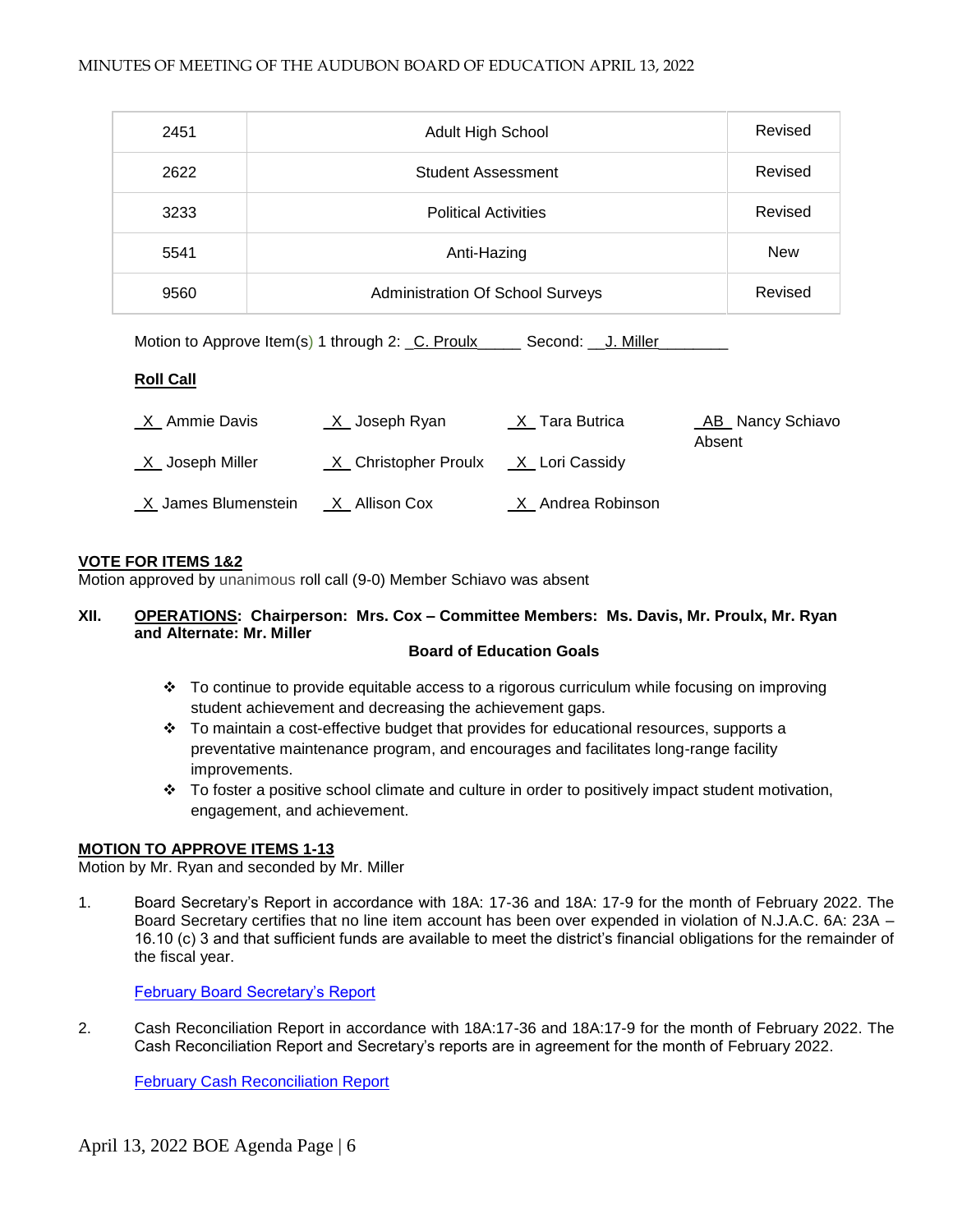- 3.Board Secretary in accordance with N.J.A.C. 6A:23A 16.10 (c) 2 certifies that there are no changes in anticipated revenue amounts or revenue sources.
- 4. Board of Education Certification pursuant to N.J.A.C. 6A:23A 16.10 (c) 4 We certify that after review of the secretary's monthly financial report (appropriations section) and upon consultation with the appropriate district officials, that to the best of our knowledge no major accounts or fund has been over expended in violation of N.J.A.C. 6A:23A – 16.10 (b) and that sufficient funds are available to meet the district's financial obligations for the remainder of the fiscal year.
- 5. Motion to approve line item transfers for the month of February 2022.

## [February Transfers](https://docs.google.com/a/audubonschools.org/viewer?a=v&pid=sites&srcid=YXVkdWJvbnNjaG9vbHMub3JnfGJvYXJkLWFnZW5kYXxneDo1NGFkNmI5ZjQ5YmExZjk4)

6. Motion to approve the bills payable list for March 2022 in the amount of \$147.631.80 when certified.

## [March Bill List](https://docs.google.com/a/audubonschools.org/viewer?a=v&pid=sites&srcid=YXVkdWJvbnNjaG9vbHMub3JnfGJvYXJkLWFnZW5kYXxneDo0MDczZTdlNGE1NWUwMTRl)

7. Motion to approve the bills payable list for April 2022 in the amount of \$686,822.57 when certified.

#### [April Bill List](https://docs.google.com/a/audubonschools.org/viewer?a=v&pid=sites&srcid=YXVkdWJvbnNjaG9vbHMub3JnfGJvYXJkLWFnZW5kYXxneDo4ODRjNmMyZDNhMjE5MjE)

8. Motion to acknowledge Safety conducted in the District Schools:

# **Audubon Park Preschool**

| March 29, 2022                | Shelter in Place  |
|-------------------------------|-------------------|
| March 30, 2022                | Fire Drill        |
| <b>Haviland Avenue School</b> |                   |
| March 29, 2022                | Shelter in Place  |
| March 30, 2022                | Fire Drill        |
| <b>Mansion Avenue School</b>  |                   |
| March 10, 2022                | <b>Fire Drill</b> |
| March 25, 2022                | Shelter in Place  |
| <b>Audubon High School</b>    |                   |
| March 18, 2022                | Fire Drill        |
| March 28, 2022                | Lockdown Drill    |

- 9. Motion to approve the Site Engineer professional service contract to Colliers Engineering & Design, Incorporated and to authorize the business administrator to negotiate the contract based on the actual and the approved scope of work.
- 10. Motion to approve to enter into a contract with Patriot Roofing, Inc. for the 2022 Partial Roof Restoration of the Jr/SR High School and the Mansion Avenue School at a total base bid of \$ 1,945,000.00 through the bid award process. Funds allotted through approved December 2021 Referendum.

Roof Restoration Results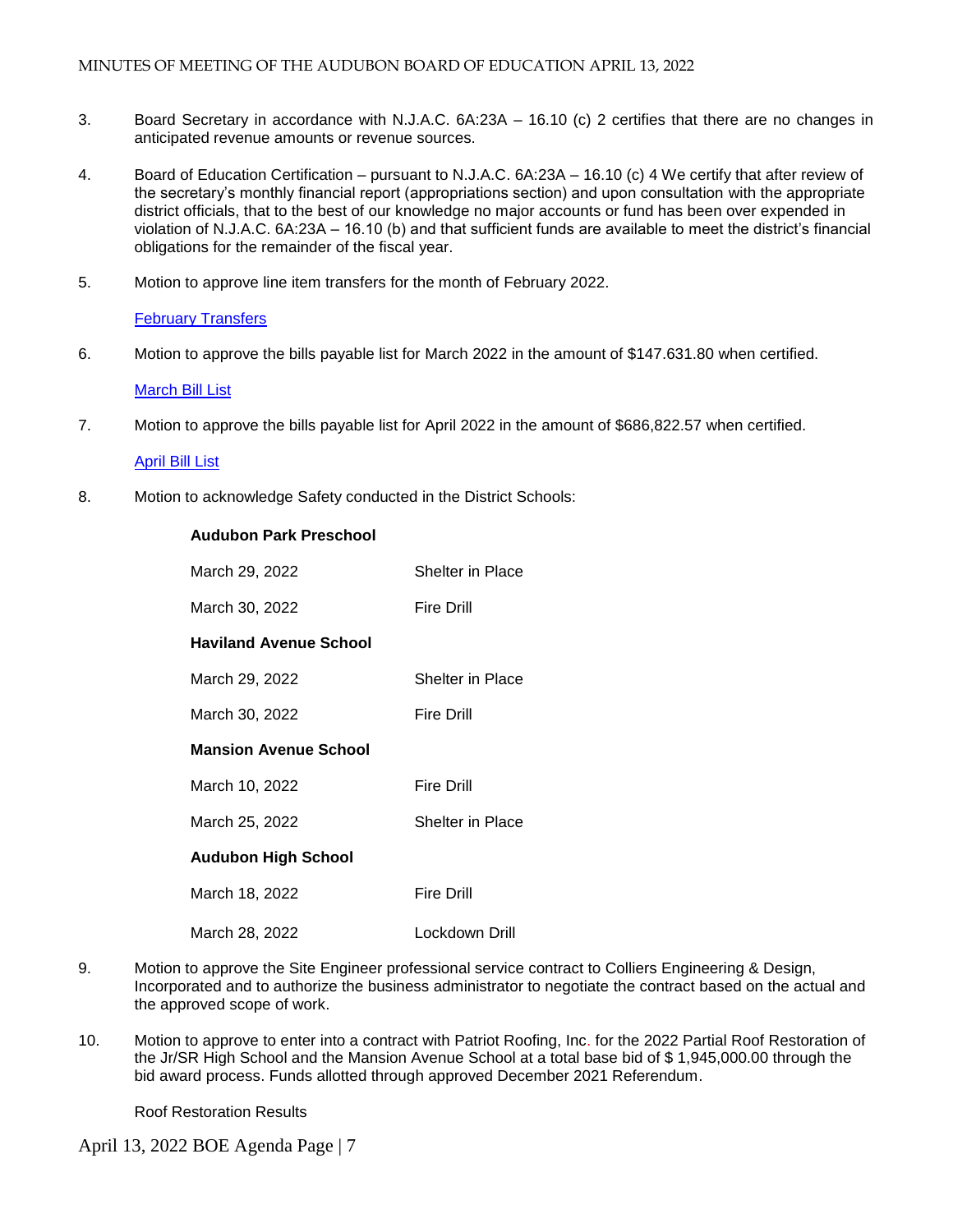11. Motion to approve to enter into a contract with WJ Gross, Incorporated for the Auxiliary Gymnasium floor replacement and Auxiliary Gymnasium upgrades at a total cost of \$ 432,500.00 through the CCESC CO-OP purchasing #66CCEPS. Funds allotted through approved December 2021 Referendum.

Auxiliary Gymnasium Proposal

12. Motion to approve to enter into a contract with WJ Gross, Inc for Kitchen Equipment replacement and upgrades at a total cost of \$ 155,700.00.00 through the CCESC CO-OP purchasing #66CCEPS. Funds allotted through approved December 2021 Referendum.

Kitchen Equipment Proposal

13. Motion to join the Gloucester County Special Services School District consortium for American Rescue Plan (ARP) – Education for the Homeless Children and Youth (HCYII) funds in amount of \$8,592.00 and submit application.

ARP-HCYII – Consortium Agreement

| Motion to Approve Item(s) 1 through 13: 1. Ryan |  | Second: J. Miller |  |
|-------------------------------------------------|--|-------------------|--|
|                                                 |  |                   |  |

## **Roll Call**

| X Ammie Davis          | <u>X</u> _Joseph Ryan  | _X_Tara Butrica   | <b>AB</b> Nancy Schiavo<br>Absent |
|------------------------|------------------------|-------------------|-----------------------------------|
| <u>X</u> Joseph Miller | _X_ Christopher Proulx | _X_ Lori Cassidy  |                                   |
| X James Blumenstein    | <u>X_</u> Allison Cox  | X Andrea Robinson |                                   |

#### **VOTE FOR ITEMS 1-13**

Motion approved by unanimous roll call (9-0) Member Schiavo was absent

#### **XIII. EDUCATION: Chairperson: Ms. Schiavo - Committee Members: Mr. Blumenstein, Mr. Proulx, Ms. Robinson and Alternate: Ms. Cassidy**

#### **Board of Education Goals**

- $\div$  To continue to provide equitable access to a rigorous curriculum while focusing on improving student achievement and decreasing the achievement gaps.
- To maintain a cost-effective budget that provides for educational resources, supports a preventative maintenance program, and encourages and facilitates long-range facility improvements.
- $\cdot \cdot$  To foster a positive school climate and culture in order to positively impact student motivation, engagement, and achievement.

#### **MOTION TO APPROVE ITEMS 1-12**

Motion by Mrs. Cox and seconded by Mr. Miller

1. Motion to approve the issuance of written decisions affirming, rejecting, or modifying the Superintendent's determination in regard to incident(s) reported at the March 16, 2022 meeting of the Board of Education.

| School | Incident Report Number | <b>Board Determination</b> |
|--------|------------------------|----------------------------|
| AHS    | 8204                   | Not HIB                    |
| AHS    | 8310                   | Not HIB                    |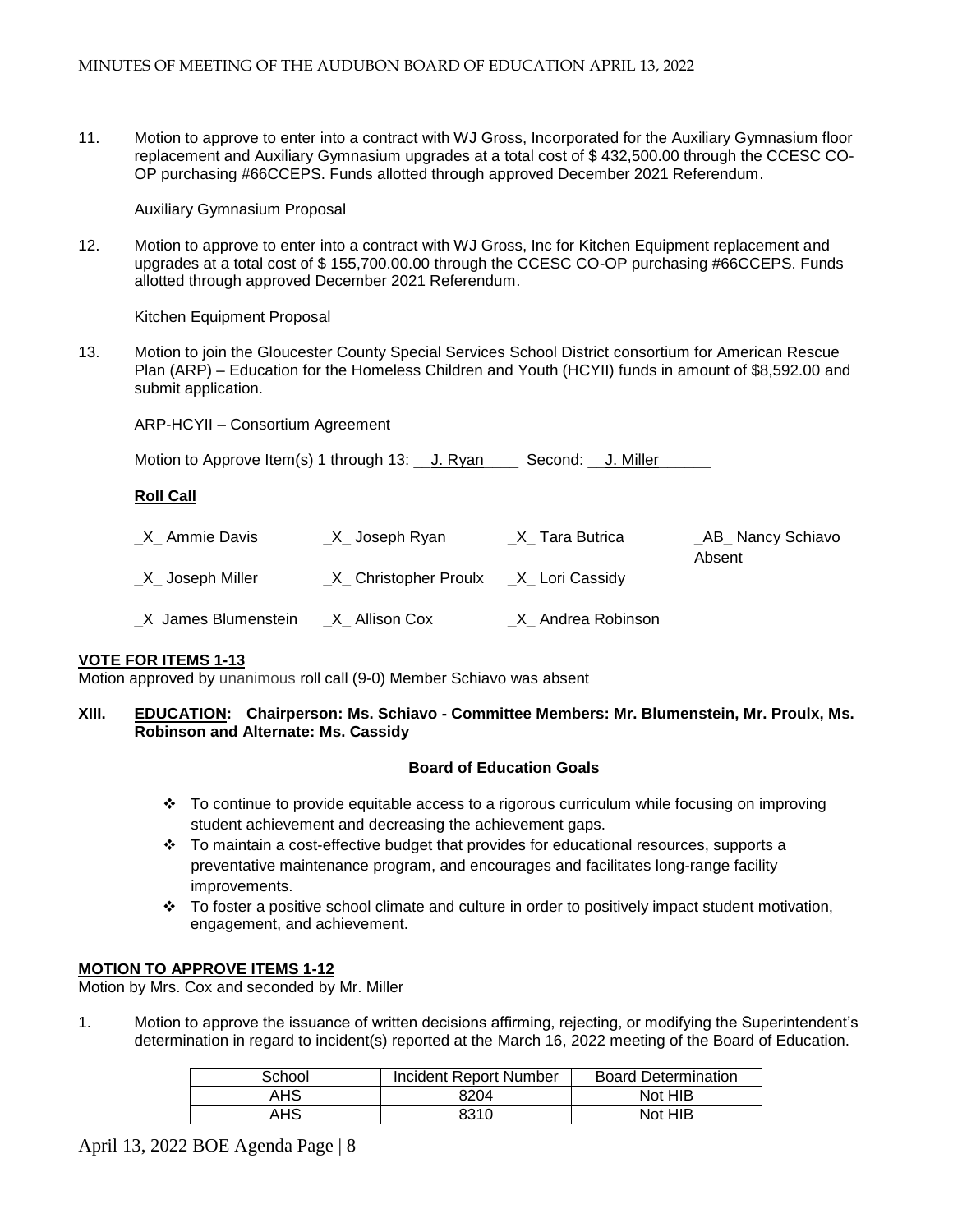| <b>MAS</b>  | 8230 | Not HIB |
|-------------|------|---------|
| <b>MAS</b>  | 8249 | Not HIB |
| HAS         | N/A  | N/A     |
| <b>APPS</b> | N/A  | N/A     |

## 2. + Student Statistics April 1, 2022

| Date     | Audubon<br>Preschool | <b>Haviland Avenue</b> | <b>Mansion Avenue</b> | Audubon Jr./Sr.<br>HS | Out of District | Total |
|----------|----------------------|------------------------|-----------------------|-----------------------|-----------------|-------|
| 4/1/2022 | 28                   | 247                    | 359                   | 780                   | 21              | 1,435 |
| 3/1/2022 | 27                   | 246                    | 363                   | 780                   | 20              | 1,436 |
| 4/1/2021 | N/A                  | 246                    | 371                   | 807                   | 20              | 1,444 |

## 3. **Approval of Attendance at Conferences and Workshops for the 2021-2022 School Year**

 **WHEREAS**, certain **Audubon Public School District employees** have requested authorization to attend the conference(s)/Workshop(s) listed below, and

**WHEREAS**, the attendance of each employee at the specified conference/workshop is educationally necessary, fiscally prudent and 1) directly related to and within the scope of the employee's current responsibilities and the **District's Professional Learning Plan**, and 2) critical to the instructional needs of the District or furthers the efficient operation of the District;

**NOW, THEREFORE BE IT RESOLVED**, that the **Audubon Board of Education** authorizes the attendance of the employees at the specified conferences/workshops listed below, and be it

**FURTHER RESOLVED**, that the **Board** hereby determines that the estimated expenses related to the authorized travel listed below are justified and

**THEREFORE**, authorizes payment of any registration fees and statutorily authorized travel expenditures to the designated employees, not to exceed District budgetary limitations and to be in accordance with the provisions of *N.J.S.A. 18A:11-12*, the District's travel policy and procedures, State travel payment guidelines established by the Department of Treasury in NJOMB circular letter 08-13-OMB, and with the guidelines established by the federal Office of Management and Budget:

| Participant                         | Conference Title & Location                                                            | Date(s)               | Cost                             |
|-------------------------------------|----------------------------------------------------------------------------------------|-----------------------|----------------------------------|
| <b>Barbie Ledyard</b>               | South Jersey Elementary Consortium<br>Sewell, NJ                                       | April 1, 2022         | No Cost                          |
| Silveria Mastalsz                   | Spring 2022 TPOT Reliability<br><b>Certification Course</b><br>Virtual                 | April 5 - 7, 2022     | Conference Cost<br>\$325.00      |
| <b>Christine Fox-</b><br>Kasilowski | Addressing NJ Math Standards Using<br>Children's Literature Grade K-3<br>Blackwood, NJ | April 25, 2022        | Conference Cost<br>\$149,00Field |
| Shamus Burke                        | NJ Statewide Assessment ELA Range<br>finding Meeting<br>Virtual                        | May 17 - 20, 2022     | No Cost                          |
| Colleen McFetridge                  | NJ Statewide Assessment ELA Range<br>finding Meeting<br>Virtual                        | May 17 - 20, 2022     | No Cost                          |
| <b>Christine Fox-</b><br>Kasilowski | Simply Coaching Summit<br>Virtual                                                      | July $11 - 13$ , 2022 | Conference Cost<br>\$72.00       |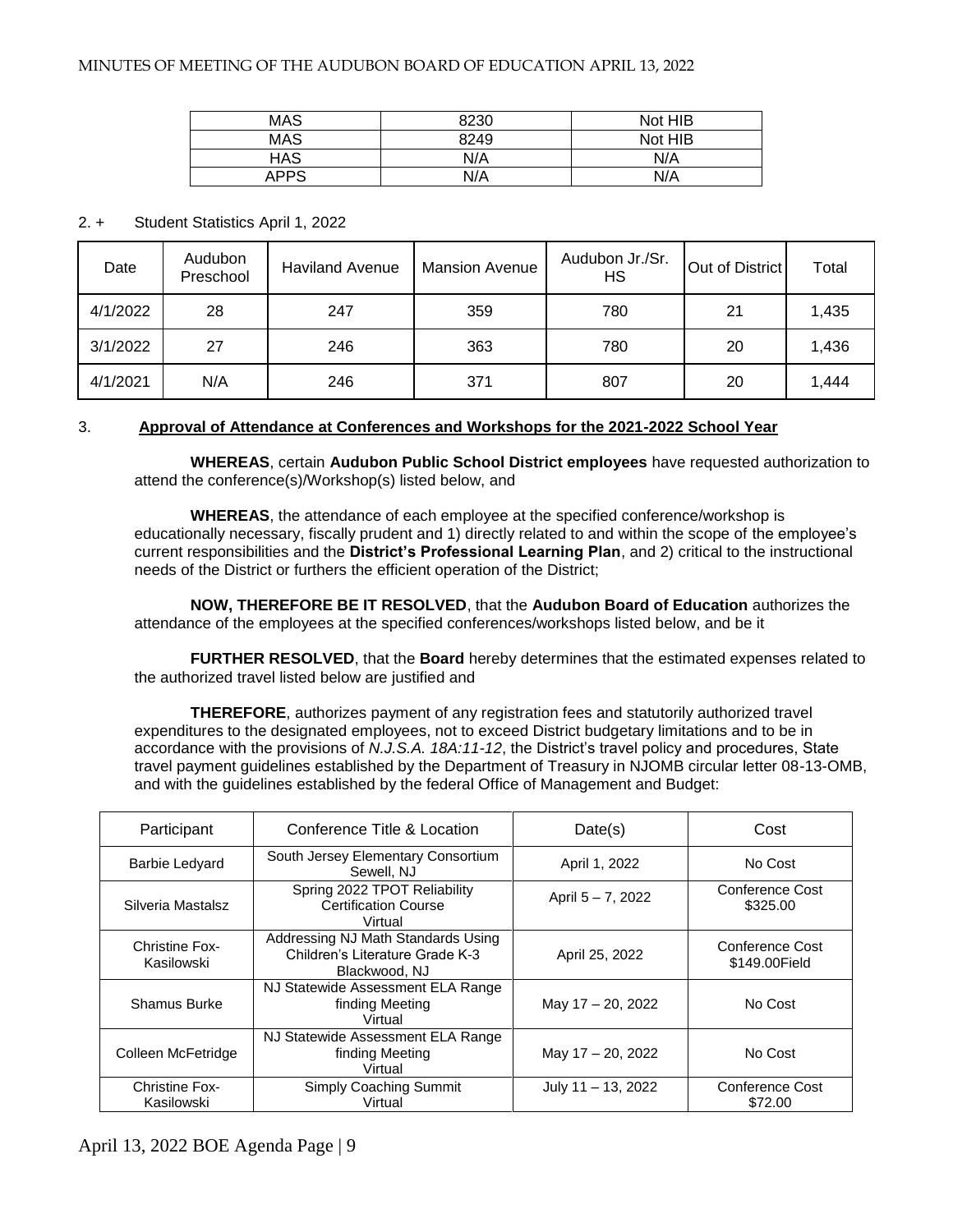| School     | Location                                                                              | Activity                                  | Start/End<br>Date(s) | Time(s)                                                                                                                                   | Contact     |
|------------|---------------------------------------------------------------------------------------|-------------------------------------------|----------------------|-------------------------------------------------------------------------------------------------------------------------------------------|-------------|
| <b>HAS</b> | Media Center                                                                          | Fundraising<br>Committee<br>Meeting       | 4/6/22               | 6:45 PM $-$ 8:00 PM                                                                                                                       | Raye Martin |
| <b>HAS</b> | 1 <sup>st</sup> Grade<br>Dismissal Area<br>(side of school<br>away from<br>Cafeteria) | <b>Butterfly Garden</b><br>Dedication     | 4/22/228<br>4/29/22  | $8:00$ AM $- 2:30$ PM                                                                                                                     | Raye Martin |
| <b>HAS</b> | Media Center                                                                          | <b>Haviland Avenue</b><br><b>Bookfair</b> | $5/9/22 - 5/12/22$   | 5/9 2:30 PM $-$ 5:00 PM;<br>5/10 8:00 AM $-$ 2:30 PM;<br>5:00 PM $-$ 8:30 PM;<br>$5/11$ 8:00 AM $-$ 2:30 PM<br>$5/12$ 8:00 AM $-$ 3:30 PM | Raye Martin |
| <b>HAS</b> | 1 <sup>st</sup> Grade<br>Dismissal Area<br>(side of school<br>away from<br>Cafeteria) | <b>Butterfly Garden</b><br>Dedication     | 5/6/22               | $8:00$ AM $- 2:30$ PM                                                                                                                     | Raye Martin |

4. + Motion to approve the following use of facilities requests:

5. + Motion to approve the following field trip requests for the 2021-2022 school year:

| School     | Destination of Trip/<br>Staff in charge                       | Date    | Time(s)                                                                                                | Chaperones &<br><b>Students</b> | Purpose of Trip                                                                                             | <b>Bus Cost</b> |
|------------|---------------------------------------------------------------|---------|--------------------------------------------------------------------------------------------------------|---------------------------------|-------------------------------------------------------------------------------------------------------------|-----------------|
| <b>HAS</b> | Philadelphia Zoo<br>2 <sup>nd</sup> Grade<br><b>Teachers</b>  | 5/3/22  | Depart: 9:30 am<br>Return: 2:00 pm                                                                     | 25 chaperones,<br>76 students   | Make observations of<br>plants and animals to<br>compare the diversity<br>of life in different<br>habitats. | \$311.00        |
| <b>HAS</b> | <b>Memorial Field</b><br>Kindergarten<br><b>Teachers</b>      | 5/13/22 | Group $1 -$<br>Depart 10:00 am<br>Group $2 -$<br>Return 11:30 pm;<br>Depart 12:45 pm<br>Return 2:15 pm | 10 chaperones,<br>81 students   | To learn about the<br>game of baseball and<br>what it means to be a<br>part of a team.                      | No Cost         |
| <b>HAS</b> | Philadelphia Zoo<br>1 <sup>st</sup> Grade<br><b>Teachers</b>  | 5/18/22 | Depart 9:00 am<br>Return 2:50 pm                                                                       | 22 chaperones,<br>75 students   | To continue the study<br>of animals and their<br>offspring                                                  | \$330.16        |
| <b>MAS</b> | Hot Wheelz<br>Rehn/Falkowski                                  | 5/19/22 | Depart: 11:30 am<br>Return: 2:30 pm                                                                    | 2 chaperones,<br>40 students    | 5 <sup>th</sup> grade safety patrol<br>skating party                                                        | \$101.53        |
| <b>MAS</b> | Hershey Park &<br><b>Chocolate World</b><br>Rehn/Falkowski    | 5/20/22 | Depart: 7:00 am<br>Return: 8:00 pm                                                                     | 7 chaperones,<br>24 students    | 6 <sup>th</sup> grade appreciation<br>trip for safety patrol                                                | No Cost         |
| <b>AHS</b> | <b>Hershey Park</b><br>R. Latham, M.<br>Tiedeken, G.<br>Smith | 5/6/22  | Depart: 8:15 am<br>Return: 6:30 am                                                                     | 2 chaperones,<br>20 students    | Observe stage<br>setups, and systems<br>operations within the<br>park and advance<br>club participation,    | \$594.21        |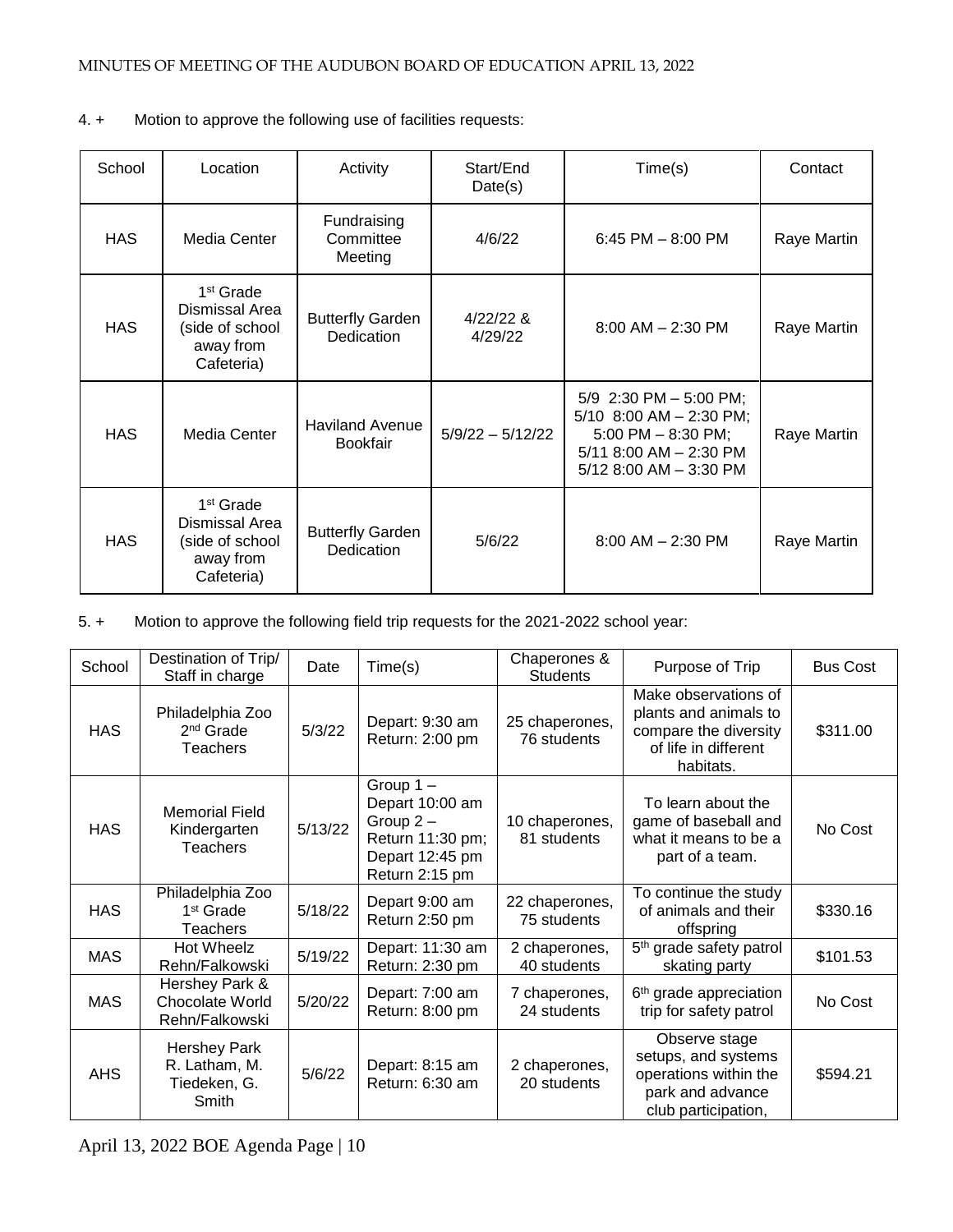|            |                                                                                               |         |                                     |                                           | camaraderie, and<br>membership                           |                                       |
|------------|-----------------------------------------------------------------------------------------------|---------|-------------------------------------|-------------------------------------------|----------------------------------------------------------|---------------------------------------|
| <b>AHS</b> | Camden County<br>College                                                                      | 5/17/22 | Depart: 8:30 am<br>Return: 1:00 pm  | 2 chaperones &<br>25 students             | <b>Registration Day</b>                                  | No Cost                               |
| AHS        | Mt. Laurel Funplex<br>DeLoach/Sweeney                                                         | 6/2/22  | Depart: 9:00 am<br>Return: 2:30 pm  | 4 chaperones &<br>parents, 85<br>students | <b>SH Band and Choir</b><br>Spring Trip &<br>Celebration | \$569.41                              |
| <b>AHS</b> | Wildwood Peer<br>Leadership Conf.<br>D. Schwab, C.<br>Sylvester, A.<br>LaCasse, Mary<br>Knoll | 6/9/22  | Depart 8:30 am<br>Return 4:00 pm    | 4 chaperones,<br>30 students              | Leadership<br>Conference                                 | \$354.81                              |
| <b>MAS</b> | <b>AHS Auditorium</b>                                                                         | 6/15/22 | Depart 9:00 am<br>Return 10:45 am   | 10 chaperones,<br>89 students             | <b>Promotion Practice</b>                                | \$130.34<br>(in the event<br>of rain) |
| <b>AHS</b> | <b>Haviland Avenue</b><br><b>Elementary School</b>                                            | 4/27/22 | Depart: 9:00 am<br>Return: 10:00 am | 2 chaperones,<br>38 students              | Monster Project<br>Celebration and<br>Exchange           | \$49.02                               |
| <b>AHS</b> | Tall Pines -<br>Williamstown, NJ<br>A. LaCasse                                                | 5/13/22 | Depart: 8:15 am<br>Return: 2:30 pm  | 8 chaperones,<br>100 students             | 8 <sup>th</sup> Grade Class Trip                         | \$702.84                              |

## 6. Motion to approve homebound instruction for the following student(s):

| <b>STUDENT ID#</b> | <b>DATE</b>                                                                                                        |
|--------------------|--------------------------------------------------------------------------------------------------------------------|
| 00444              | Home instruction effective retroactively to March 7, 2022 - April 7, 2022                                          |
| 10632              | Home instruction effective retroactively to February 22, 2022 - March 22, 2022;<br>March 23, 2022 - April 27, 2022 |
| 10512              | Home instruction effective retroactively to February 28, 2022 – April 14, 2022                                     |
| 42803              | Home instruction effective retroactively to April 4, 2022 – May 4, 2022                                            |

- 7. Motion to approve Audubon High School to continue the cooperative sports swim program with Collingswood High School for the 2022-2023 and 2023-2024 school year.
- 8. Motion to approve the high school varsity softball team to travel, via airplane, to Myrtle Beach for a softball tournament during spring break, departing on April 19, 2022 and returning on April 23, 2022 with funding provided by the Audubon Softball Booster with no cost to the Board.
- 9. Motion to approve the high school varsity baseball team to travel, via bus, to Myrtle Beach for a baseball tournament during spring break, departing on April 16, 2022 and returning on April 23, 2022 with funding provided by the Audubon Baseball Booster with no cost to the Board.
- 10. Motion to approve the submission of the proposed Comprehensive Equity Plan Statement of Assurance for the 2022-2023 school year.

Comprehensive Equity Plan Statement of Assurance

11. Motion to revise the 2021-2022 District calendar:

May 24<sup>th</sup> changed to May 16<sup>th</sup> (Early dismissal High School students only) May 25<sup>th</sup> changed to May 17<sup>th</sup> (Early dismissal High School students only)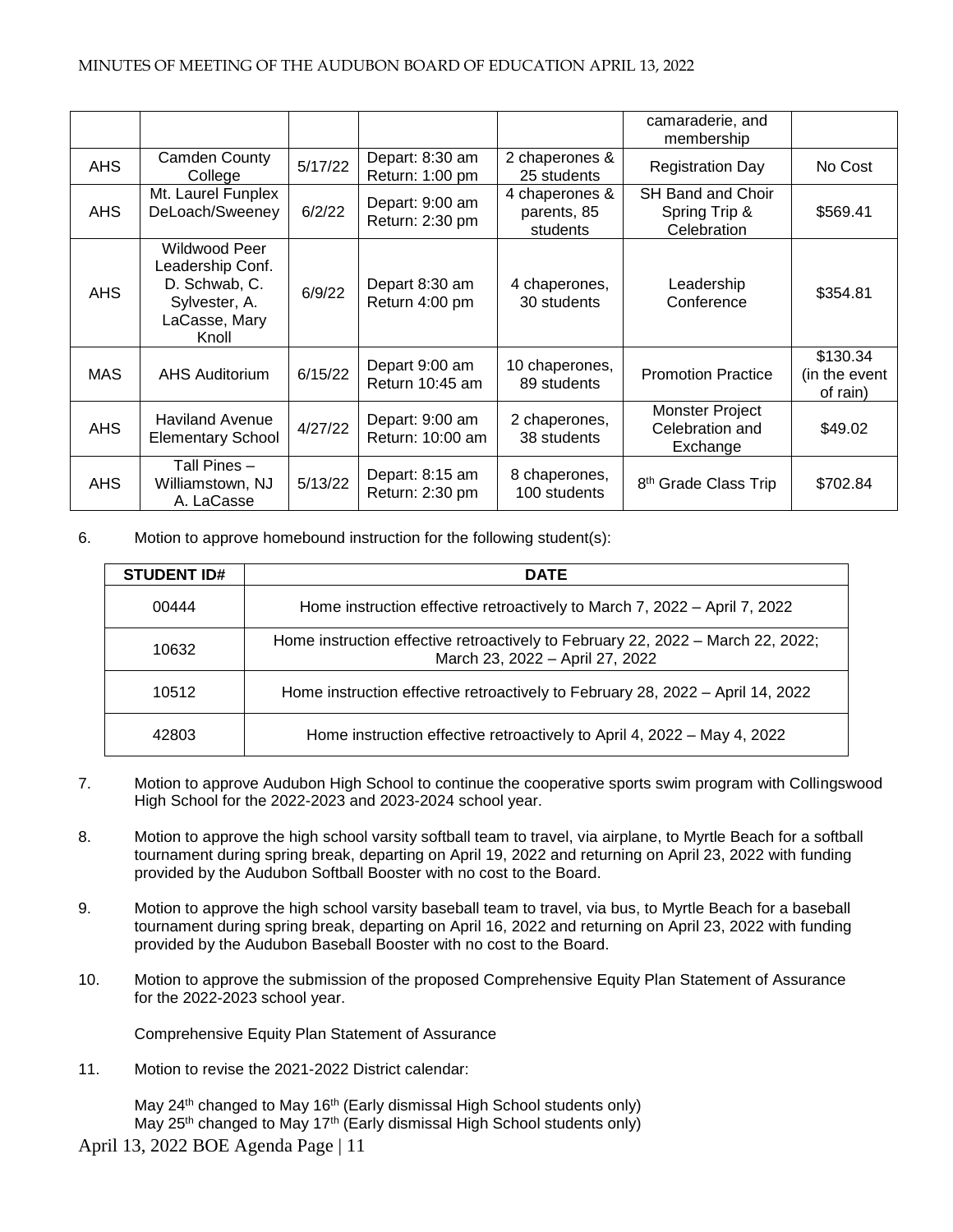District Calendar 2021-2022

12. Motion to approve the 2023 Senior Class Trip to Walt Disney World, Florida from March 27, 2023 through March 31, 2023 at a per student cost of \$1,620.00 from World Class Vacations which includes ground and air transportation, hotel and Disney passes.

World Class Vacations Contract

| Motion to Approve Items 1 through 12: A. Cox |                        | Second: J. Miller |                    |
|----------------------------------------------|------------------------|-------------------|--------------------|
| <b>Roll Call</b>                             |                        |                   |                    |
| X Ammie Davis                                | $X$ Joseph Ryan        | _X_Tara Butrica   | _AB_ Nancy Schiavo |
| $X$ Joseph Miller                            | _X_ Christopher Proulx | _X_ Lori Cassidy  | Absent             |
| X James Blumenstein                          | $X$ Allison Cox        | X Andrea Robinson |                    |

## **VOTE FOR ITEMS 1-12**

Motion approved by unanimous roll call (9-0) Member Schiavo was absent

## **XIV. HUMAN RESOURCES: Chairperson: Mrs. Davis, Committee Members: Ms. Cassidy, Ms. Cox, and Mrs. Schiavo, Alternate: Ms. Butrica**

## **Board of Education Goals**

- $\div$  To continue to provide equitable access to a rigorous curriculum while focusing on improving student achievement and decreasing the achievement gaps.
- $\div$  To maintain a cost-effective budget that provides for educational resources, supports a preventative maintenance program, and encourages and facilitates long-range facility improvements.
- $\clubsuit$  To foster a positive school climate and culture in order to positively impact student motivation, engagement, and achievement.

#### **MOTION TO APPROVE ITEMS 1-42**

Motion by Mr. Proulx and seconded by Mrs. Davis

1. Motion to approve and adopt the newly created Paraprofessional: Hallway/Bathroom Monitor job description.

Paraprofessional: Hallway/Bathroom Monitor Job Description

2. Motion to approve and adopt the newly created Master Teacher: Early Childhood (PK-3) job description.

Master Teacher: Early Childhood (PK-3) Job Description

3. Motion to approve the part-time General Aide (Hallway/Bathroom Monitor) agreement for Daniel Nicholson, at the Audubon Jr./Sr. High School effective retroactively to March 30, 2022 through June 16, 2022 for the 2021-2022 school year in accordance with the 2021-2024 negotiated contract between the Audubon Board of Education and the Audubon Education Association at Step 7, \$17.68 per hour, FTE 0.87, 29.5 hours per week, pending the completion of all Audubon Board of Education and New Jersey Department of Education requirements, at the recommendation of the Superintendent of Schools.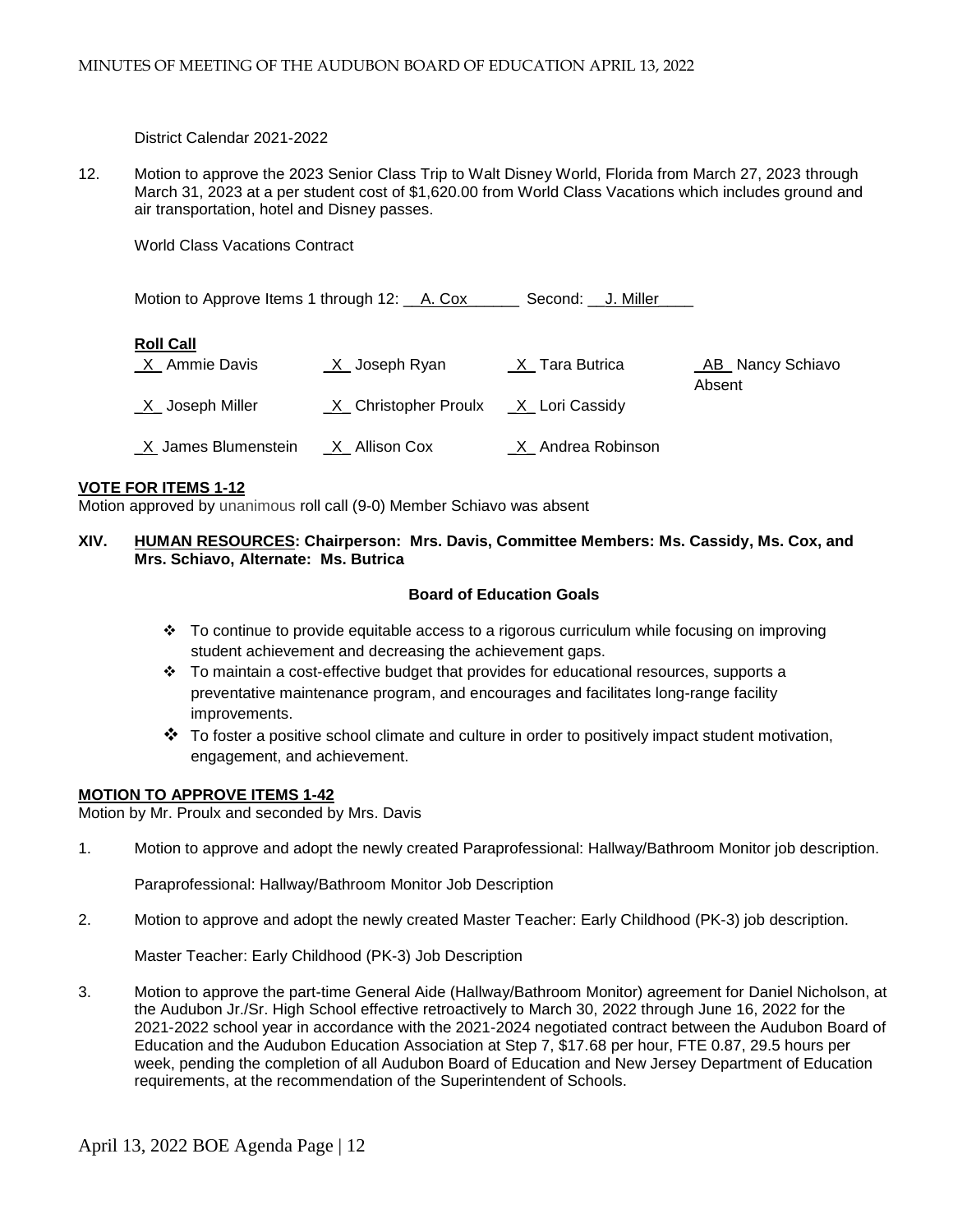- 4. Motion to approve the part-time General Aide (Hallway/Bathroom Monitor) agreement for Stacy Williamson, at the Audubon Jr./Sr. High School effective retroactively to March 28, 2022 through June 16, 2022 for the 2021-2022 school year in accordance with the 2021-2024 negotiated contract between the Audubon Board of Education and the Audubon Education Association at Step 6 BA, \$17.68 per hour, FTE 0.87, 29.5 hours per week, pending the completion of all Audubon Board of Education and New Jersey Department of Education requirements, at the recommendation of the Superintendent of Schools.
- 5. + Motion to approve the Long Term Substitute Teacher of Special Education agreement for Darian Coleman at the Mansion Avenue School, effective retroactively to April 11, 2022 through June 17, 2022, in accordance with the negotiated 2021-2024 contract between the Audubon Board of Education and the Audubon Education Association at \$260.00 per diem, no benefits; time worked does not count towards the acquisition of tenure. Final approval is pending the completion of all Audubon Board of Education and New Jersey Department of Education requirements at the recommendation of the Superintendent of Schools.
- 6. Motion to revise a request from employee #1272, to extend an Unpaid Leave of Absence, effective January 26, 2022 through September 30, 2022.
- 7. Motion to revise the long-term substitute Health and Physical Education Teacher contract Justin Pajic from November 10, 2021 through September 30, 2022 at BA Step 1 (\$260.00 per day) no benefits; time worked does not count towards the acquisition of tenure. Final approval is pending the completion of all Audubon Board of Education and New Jersey Department of Education requirements, as recommended by the Superintendent of Schools.
- 8. Motion to revise a request from employee #1473, to extend an Unpaid Leave of Absence, effective December 15, 2021 to December 31, 2022.
- 9. Motion to approve the following staff member for the Peer Tutor Program, two days per week, in the Media Center, at the AEA negotiated Non-instructional rate of \$30.00/hour, at the recommendation of the Superintendent of Schools. Paid through the ARP-ESSER Grant.

| Name          | ctivity<br>uonzac        | --<br>ıme                                      |
|---------------|--------------------------|------------------------------------------------|
| Emil<br>arrer | oervisor<br>utor<br>Peer | :45<br>0.45<br>pm<br>nm<br>$-$<br>J.<br>᠇៶<br> |

10. + Motion to rescind the following staff member from providing five hours of new teacher support and mentoring for the 2021-22 school, year, at the non-instructional contractual rate of \$30.00 per hour for a total of \$150.00 per staff member, at the recommendation of the Superintendent of Schools.

| New Teacher        | School/Subject                 | Mentor         |
|--------------------|--------------------------------|----------------|
| Stephanie Berenato | <b>MAS</b> - Special Education | Terri Salamone |

11. + Motion to approve the following mentors for the 2021-2022 school year; the novice teacher will compensate the mentor as per state regulations, at the recommendation of the Superintendent of Schools:

| New Teacher        | School/Subject                 | Mentor         |
|--------------------|--------------------------------|----------------|
| Stephanie Berenato | <b>MAS</b> – Special Education | Terri Salamone |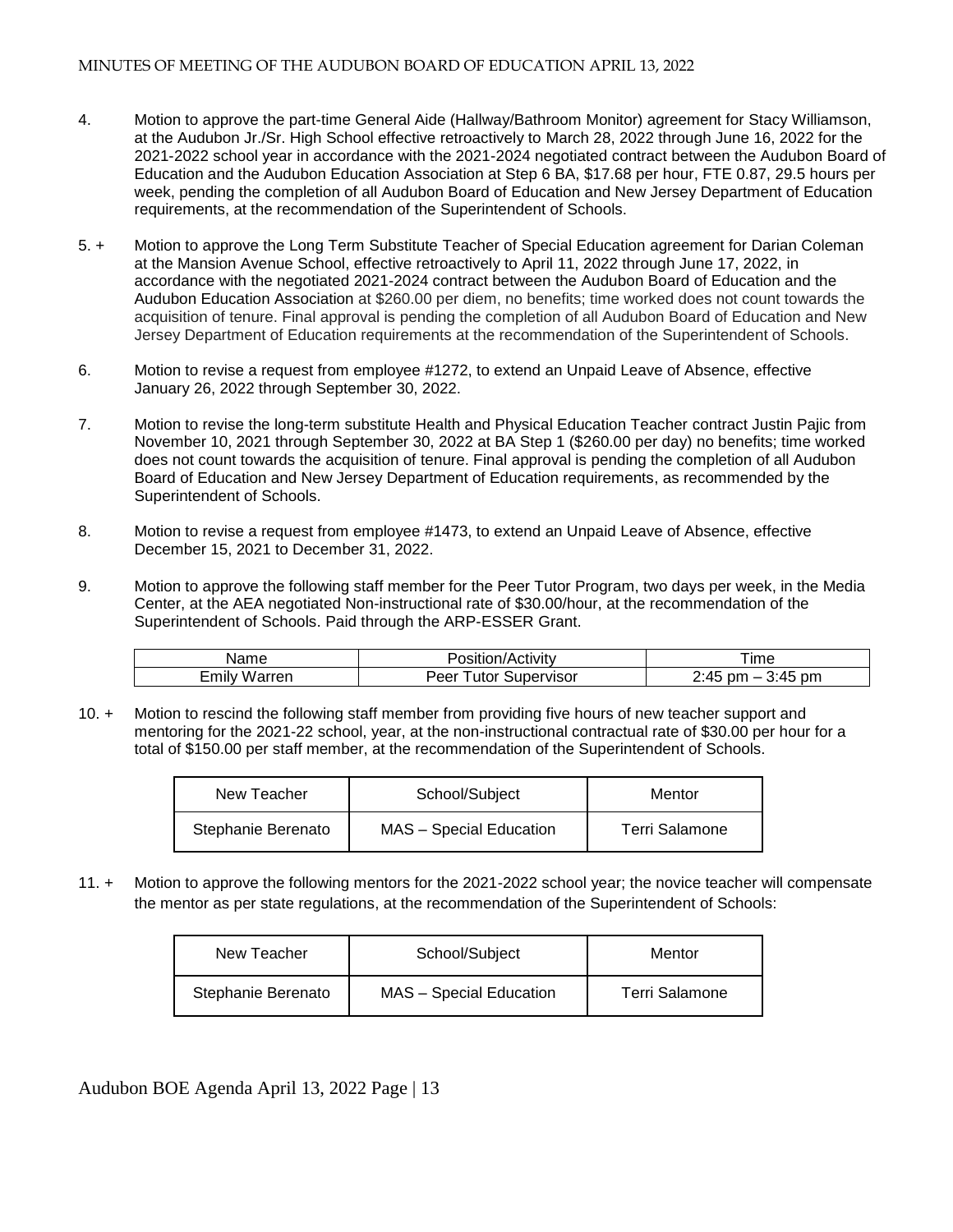12. Motion to approve the following staff member to provide five hours of new teacher support and mentoring for the 2021-22 school, year, at the non-instructional contractual rate of \$30.00 per hour for a total of \$150.00 per staff member, at the recommendation of the Superintendent of Schools.

| New Teacher    | School/Subject | Mentor                       |
|----------------|----------------|------------------------------|
| Valeria Henkel | AHS – Spanish  | <b>Christine Karageorgis</b> |

13. Motion to approve a request from employee #1432, to invoke the Federal Family Medical Leave Act, effective April 4, 2022 to April 29, 2022:

| April 4, 2022 through April 29, 2022 | Paid Leave (14 sick days) |
|--------------------------------------|---------------------------|
| April 4, 2022 through April 29, 2022 | <b>Federal FMLA</b>       |

14. + Motion to approve a request from employee #1651, for a Paid Leave of Absence, effective May 4, 2022 through May 20, 2022.

May 4, 2022 through May 20, 2022 Paid Leave (13 sick days)

15. Motion to approve a request from employee #1519, to invoke the Federal Family Medical Leave Act, effective March 25, 2022 to May 6, 2022:

| March 25, 2022 through May 6, 2022 | Paid Leave (24 sick days) |
|------------------------------------|---------------------------|
| March 25, 2022 through May 6, 2022 | Federal FMLA              |

16. + Motion to approve a request from employee #1840, to invoke the Federal Family Medical Leave Act, effective September 1, 2022 to March 31, 2023:

| September 1, 2022 through September 29, 2022 | Paid Leave (19 sick days) |
|----------------------------------------------|---------------------------|
| September 30, 2022 through March 31, 2023    | <b>Unpaid Leave</b>       |
| September 1, 2022 through September 29, 2022 | Federal FMLA (4 weeks)    |
| September 30, 2022 through December 22, 2022 | <b>NJ Family Leave</b>    |

- 17. Motion to revise a request from employee #232, to extend a Paid Leave of Absence, effective December 21, 2021 to June 6, 2022:
- 18. + Motion to revise the long term substitute, part-time Instructional Aide agreement for Kathleen Stone, at the Mansion Avenue School effective retroactively to October 27, 2021 through June 17, 2022 for the 2021-2022 school year in accordance with the 2021-2024 negotiated contract between the Audubon Board of Education and the Audubon Education Association at \$96.00 per day, FTE 0.87, 29.5 hours per week, pending the completion of all Audubon Board of Education and New Jersey Department of Education requirements, at the recommendation of the Superintendent of Schools.
- 19. + Motion to approve the Master Teacher: Early Childhood (PK-3) contract for Silveria Mastalsz, at the Audubon Park Preschool and Haviland Avenue Elementary School, for the 2021-2022 school year Step 7, BA, FTE 1.0 effective retroactively to March 7, 2022 in accordance with the negotiated 2021-2024 contract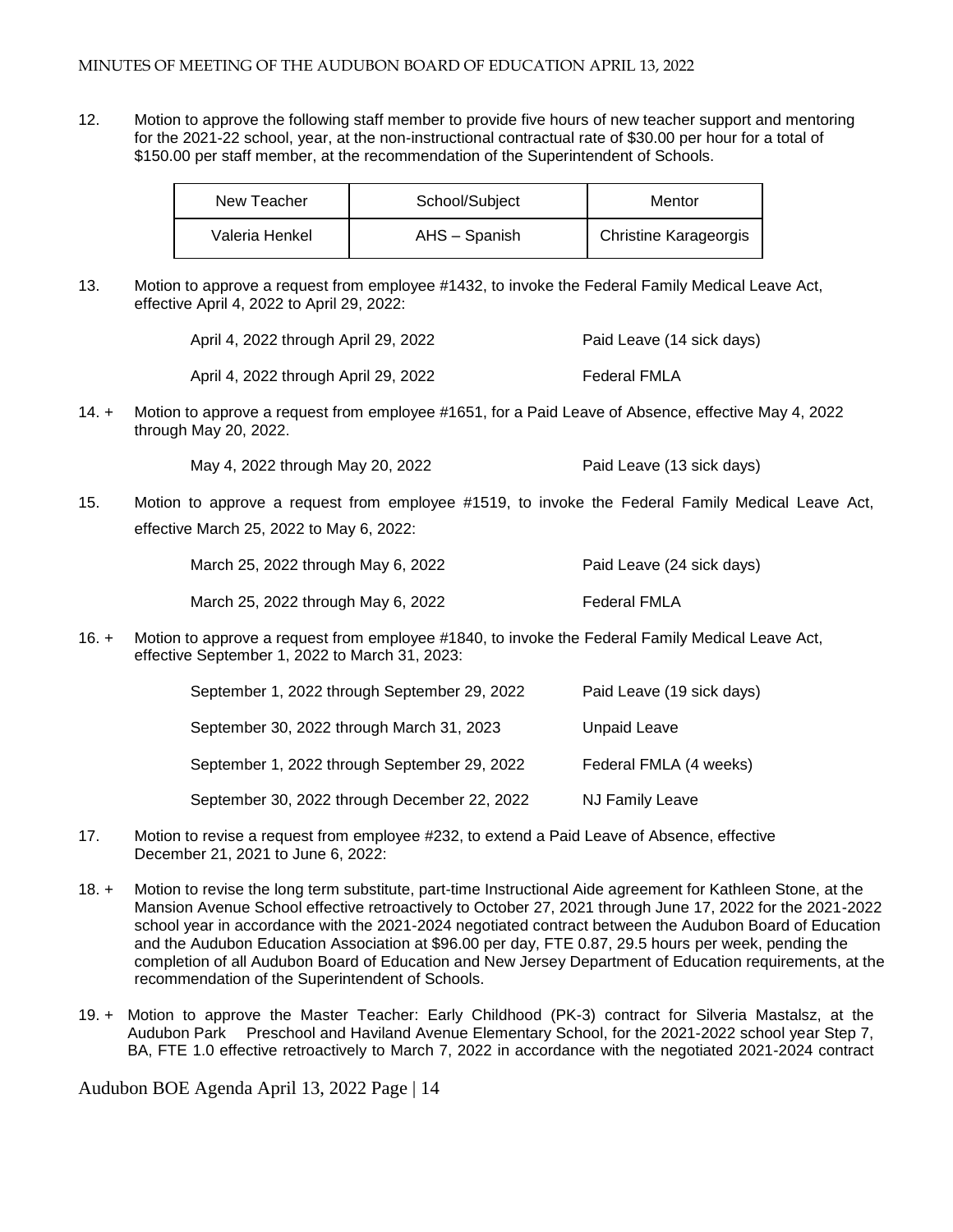between the Audubon Board of Education and the Audubon Education Association, at the recommendation of the Superintendent of Schools.

- 20. Motion to approve Scott Oswald as the Interim Co-Principal at the Audubon Junior-Senior High School effective retroactively to April 11, 2022 through May 13, 2022 at \$550.00 per diem, 2 to 3 days per week, without benefits. Final approval is pending the completion of all Audubon Board of Education and New Jersey Department of Education requirements, as recommended by the Superintendent of Schools.
- 21. Motion to revise the long-term substitute School Psychologist agreement for Suzanne McMaster effective October 1, 2021 through December 31, 2022 at \$277.00 per diem, no benefits; time worked does not count towards the acquisition of tenure. Final approval is pending the completion of all Audubon Board of Education and New Jersey Department of Education requirements, as recommended by the Superintendent of Schools.
- 22. + Motion to accept, with best wishes, the letter of resignation from Deborah Allen, Custodian at the Audubon Park Preschool, effective retroactively to April 4, 2022.
- 23. + Motion to approve the following staff members for the STEAM Amusement Park Challenge at Mansion Avenue School. The program will run 4 days. Student contact time 3:00pm-4:30pm (\$40.00/hour); Preparation time (One hour per day of program @ \$30.00/hour).The dates of the program are May 9, 10, 11 and 12. Each staff member will receive up to \$280.00; Substitutes do not receive preparation pay. Paid through the ARP-ESSER Grant. Full motion at the recommendation of the Superintendent of Schools:
	- STEAM Leader 1 Tricia Martel
	- STEAM Leader 2 Janine Gilbrook
- 24. Motion to approve the following as district substitute teachers, secretaries, and custodians for the 2021- 2022 school year, on an emergent basis, pending completion of all district and state requirements, at the recommendation of the Superintendent of Schools.
	- Ryan Maltman Substitute Teacher
	- Dillon Prim Substitute Custodian
- 25. Motion to approve the following paid spring coaching positions for the 2021-2022 school year based on the negotiated agreement between the Audubon Education Association and the Audubon Board of Education, pending the completion of all Audubon Board of Education and New Jersey Department of Education requirements, at the recommendation of the Superintendent of Schools.

As a result of the health-related closures due to COVID-19, payments and stipends may be impacted by cancellation of events, school closures, hybrid schedules, etc. The following stipends will be compensated as follows for the 2021-2022 school year:

| Cancelation of Season/Event                                                                             |         |  |
|---------------------------------------------------------------------------------------------------------|---------|--|
| When notified;<br>one week or more prior to the start of the season or<br>three days prior to the event | $0.0\%$ |  |
| School Closure & Hybrid Schedules                                                                       |         |  |
| Greater Than 50% of Season or Event Occurred                                                            | 100.0%  |  |
| Greater Than or Equal to 25% and                                                                        | 50.0%   |  |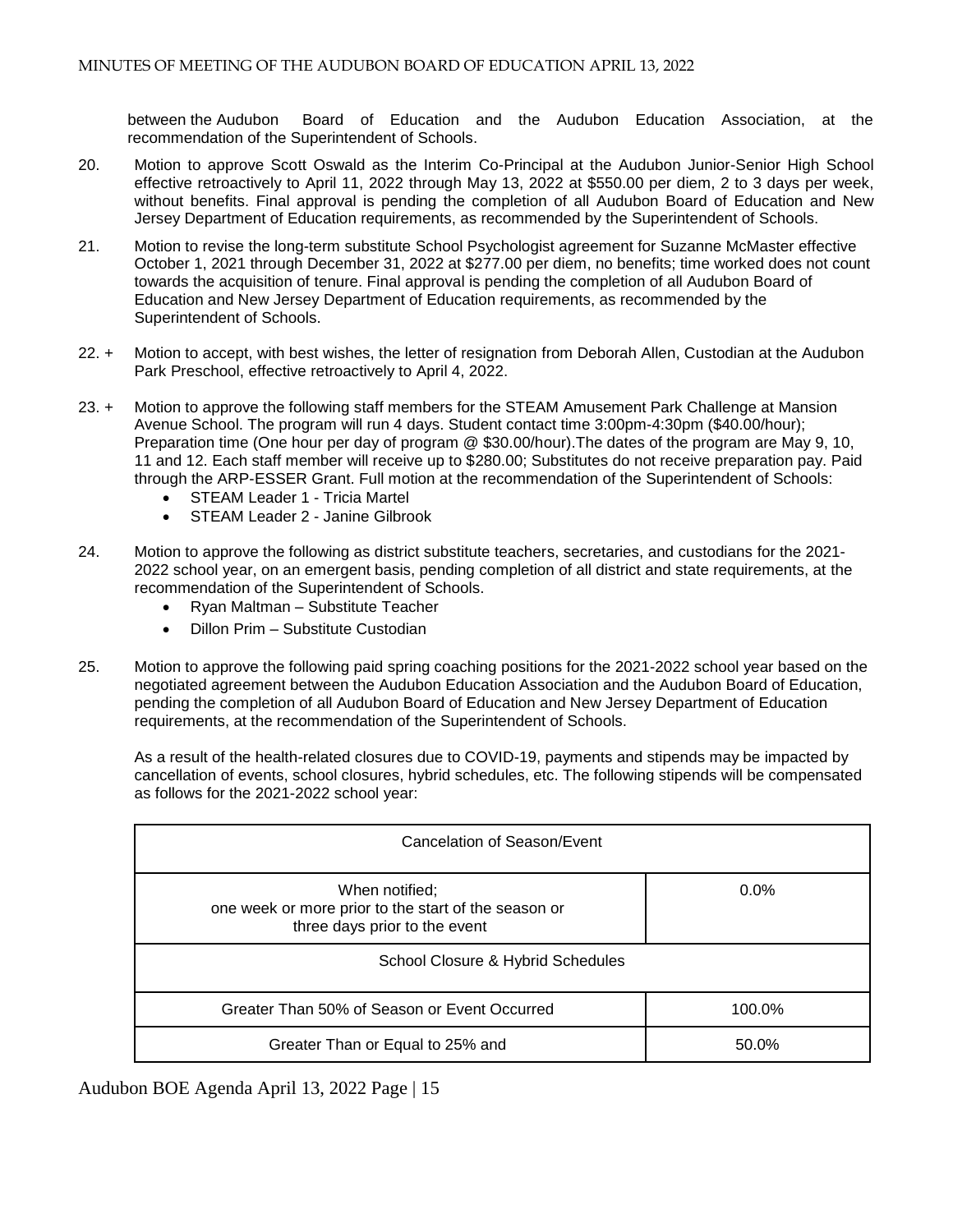| Less Than or Equal to 50%                  |       |
|--------------------------------------------|-------|
| Greater than 7 practices and Less Than 25% | 25.0% |

Athletic Season = First official practice to sectional start or school closure

Extracurricular Season = First official practice to culminating event or school closure

| <b>NAME</b>      | <b>POSITION</b>        | <b>AMOUNT</b> |
|------------------|------------------------|---------------|
| Rodger Houghkirk | Boys' Track Assistant  | \$5,071.00    |
| Kim Johnson      | Girls' Track Assistant | \$5,071.00    |

26. Motion to approve the following paid fall coaching positions for the 2022-2023 school year based on the negotiated agreement between the Audubon Education Association and the Audubon Board of Education, pending the completion of all Audubon Board of Education and New Jersey Department of Education requirements, at the recommendation of the Superintendent of Schools.

As a result of the health-related closures due to COVID-19, payments and stipends may be impacted by cancellation of events, school closures, hybrid schedules, etc. The following stipends will be compensated as follows for the 2021-2022 school year:

| Cancelation of Season/Event                                                                             |         |  |
|---------------------------------------------------------------------------------------------------------|---------|--|
| When notified;<br>one week or more prior to the start of the season or<br>three days prior to the event | $0.0\%$ |  |
| School Closure & Hybrid Schedules                                                                       |         |  |
| Greater Than 50% of Season or Event Occurred                                                            | 100.0%  |  |
| Greater Than or Equal to 25% and<br>Less Than or Equal to 50%                                           | 50.0%   |  |
| Greater than 7 practices and Less Than 25%                                                              | 25.0%   |  |

Athletic Season = First official practice to sectional start or school closure

Extracurricular Season = First official practice to culminating event or school closure

| NAME          | <b>POSITION</b>         | <b>AMOUNT</b> |
|---------------|-------------------------|---------------|
| Luca Rupertus | Freshman Football Coach | \$2903.00     |

27. Motion to approve the following drivers, for the high school varsity baseball team, to travel to Myrtle Beach for a baseball tournament departing on April 16, 2022 and returning on April 23, 2022.

Wade Gies **Tyler Inkster Richard Horan Jr. CONS**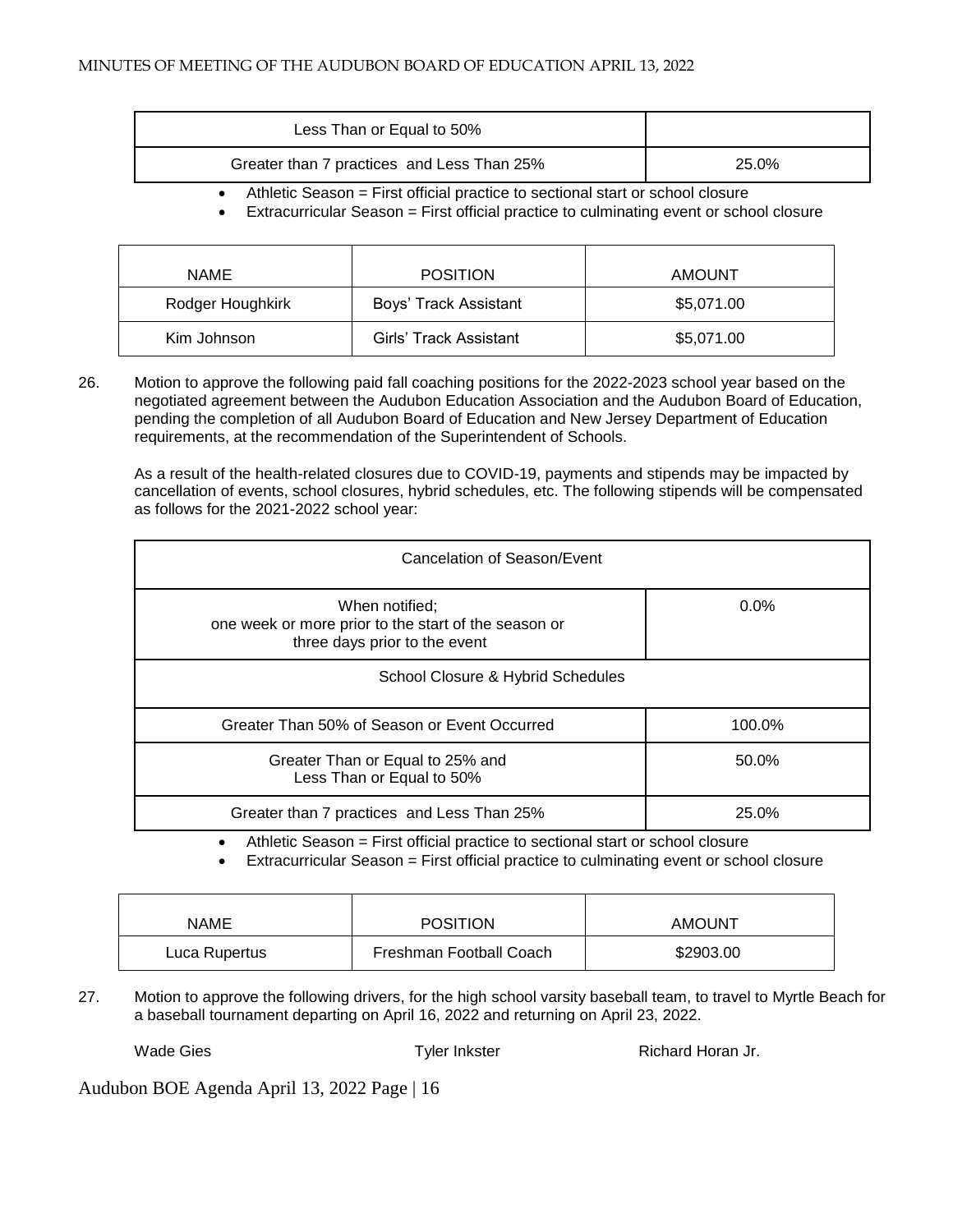Zachary Jakubowski George Kaufman Jr.

28. Motion to approve the following volunteer (un-paid) spring coaching positions for the 2021-2022 school year pending the completion of all Audubon Board of Education and New Jersey Department of Education requirements at the recommendation of the Superintendent of Schools:

| Name.           | Sport/Activity |
|-----------------|----------------|
| Joseph Finnegan | Baseball       |

- 29. Motion to approve Devon Schwab, AHS School Counselor/Anti-Bullying Specialist as an additional staff member to serve with the Principal, Mike Nicholson, on the Audubon High School Safety Team for the 2021-22 school year, at the non-instructional contractual rate of \$30.00 per hour.
- 30. + Motion to approve Denise Murphy as an additional Homework Club Tutor for at Mansion Avenue School from April 4 through the end of May 2022. Student contact time 3:00pm – 4:30pm (\$40.00/hour); Preparation time (One hour per day of program @ \$30.00/hour).The dates of the program are up to 2 days per week from April 4<sup>th</sup> to the end of May 2022. Compensation will not exceed \$800.00; Substitutes do not receive preparation pay. Paid through the ARP-ESSER Grant. Full motion at the recommendation of the Superintendent of Schools.
- 31. + Motion to approve the following staff members to facilitate the After-School-tutoring sessions for identified students at Mansion Avenue School. The program will run up to 2 days per week for up to 10 weeks. Student contact time 3:00pm – 4:00pm (\$40.00/hour); Preparation time (One hour per day of program @ \$30.00/hour).The dates of the program are May April 25, , 2022 through May 31, 2022. Each staff member will receive up to \$840.00; Substitutes do not receive preparation pay. Paid through the ARP-ESSER Grant. Full motion at the recommendation of the Superintendent of Schools:
	- Jen Beebe
	- Lisa Buzby
	- **•** Eunice Englehart
	- Colleen McFetridge
	- Natalie Thorndike
- 32. + Motion to approve the following staff members to facilitate the Reading Rockstar Club for identified students at Haviland Avenue School. The program will run 28 days. Student contact time 2:45 - 3:15 (\$40.00/hour); Preparation time (One hour per day of program @ \$30.00/hr.).The dates of the program are April 25, 26, 27, 28 and May 2, 3, 4, 5, 9, 10, 11, 12, 16, 17, 18, 19, 23, 24, 25, 26, 30, 31 and June 1, 2, 6, 7, 8, 9. Each staff member will receive up to \$1,400.00; Substitutes do not receive preparation pay. Paid through the ARP-ESSER Grant. Full motion at the recommendation of the Superintendent of Schools:
	- Christine Brady
	- Jennifer McClellan
- 33. + Motion to approve the following staff members to facilitate the Math Maniacs Club for identified students at Haviland Avenue School. The program will run 14 days. Student contact time is 30 minutes per day, 2 days per week (\$40.00/hour)(grade level specific times are outlined below); Preparation time (One hour per day of program @ \$30.00/hr).The dates of the program are April 25, 27, and May 2, 4, 9, 11, 16, 18, 23, 25, 30 and June 1, 6, 8. Each staff member will receive up to \$700.00. Substitutes do not receive preparation pay. Paid through the ARP-ESSER Grant. Full motion at the recommendation of the Superintendent of Schools:
	- Rose Lang Grade 2 Tuesdays and Wednesdays, as outlined above, from 7:25 7:55 am.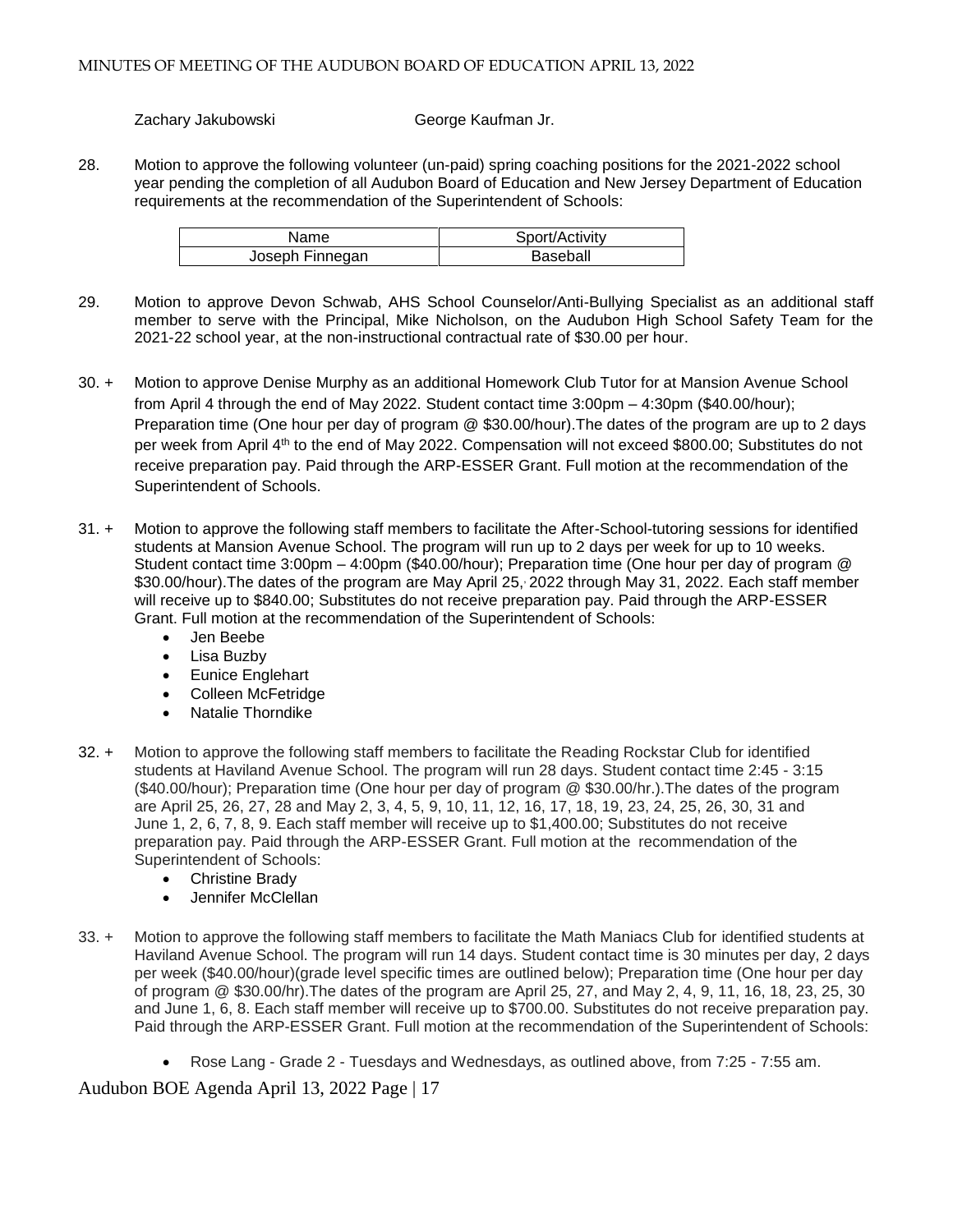- Amy Phillips Grade 1 Tuesdays and Wednesdays, as outlined above, from 7:25 7:55 am.
- Brittany Green Kindergarten Tuesdays and Wednesdays, as outlined above, 7:25 7:55 am.
- 34. + Motion to approve the following staff members as Summer Bridge Program Instructors supported through Title I and ESSER funds for fifteen (15) days over the summer, at the instructional rate of \$40.00 for 3 hours each day and at the daily planning rate of \$30 for 1 hour each day. Each instructors will be compensated for pre-planning (6 hours) and debriefing & data collation (2 hours) at the planning rate of \$30.00 per hour, at the recommendation of the Superintendent of Schools:

| <b>Position</b> | Name                    |
|-----------------|-------------------------|
| Teacher         | <b>Bridget Bialecki</b> |
| Teacher         | Silveria Mastalsz       |
| Teacher         | <b>Brittany Green</b>   |
| Teacher         | <b>Amy Phillips</b>     |
| Teacher         | <b>Christine Brady</b>  |
| Teacher         | Diebra Newman           |
| Teacher         | Lisa Buzby              |
| Teacher         | Denise Murphy           |
| Teacher         | Kelly Angelone          |
| Teacher         | Sharon McLaren          |
| Teacher         | Stephanie Berenato      |
| Teacher         | <b>Becky Gilbert</b>    |
| Counselor       | Maria McCutcheon        |
| Counselor       | Wendy Van Fossen        |
| Counselor       | Rachel Simonetti        |
| Counselor       | <b>Emily Warren</b>     |
| Counselor       | Kevin Chau              |

- 35. + Motion to approve Monica Ochal as the school nurse supporting the Summer Bridge Program supported through Title I funds for fifteen (15) days over the summer, Monday, Tuesday, Wednesday and Thursday 8:30AM to 11:30AM at the instructional rate of \$40.00 for 3 hours each day, at the recommendation of the Superintendent of Schools.
- 36. Motion to approve the following staff members to facilitate Professional Learning during the April 28, 2022 District In Service; up to 2 hour of prep per topic at the non-instructional AEA contractual rate of \$30 per hour per staff member and up to 1 hour per topic at the AEA contractual rate of \$60 per hour per staff member, at the recommendation of the Superintendent of Schools.

Kate Wilson Catherine Gidjunis Melissa Cecchini Ryan Latini

- 37. Motion to approve the following staff members to facilitate the School Gardening Club at Mansion Avenue School. The program will run 7 days. Student contact time 3:00pm – 4:30pm (\$40.00/hour); Preparation time (One hour per day of program @ \$30.00/hour).The dates of the program are April 19, May 6, 13, 20, 27, June 3, 10, 2022. Each staff member will receive up to \$490.00; Substitutes do not receive preparation pay. Paid through the ARP-ESSER Grant. Full motion at the recommendation of the Superintendent of Schools:
	- Elizabeth McCurdy
	- Colleen McFetridge
- 38. Motion to approve the following staff members for the School Climate committee, up to twelve (12) hours at the non-instructional rate of \$30.00 per hour, at the recommendation of the Superintendent of Schools.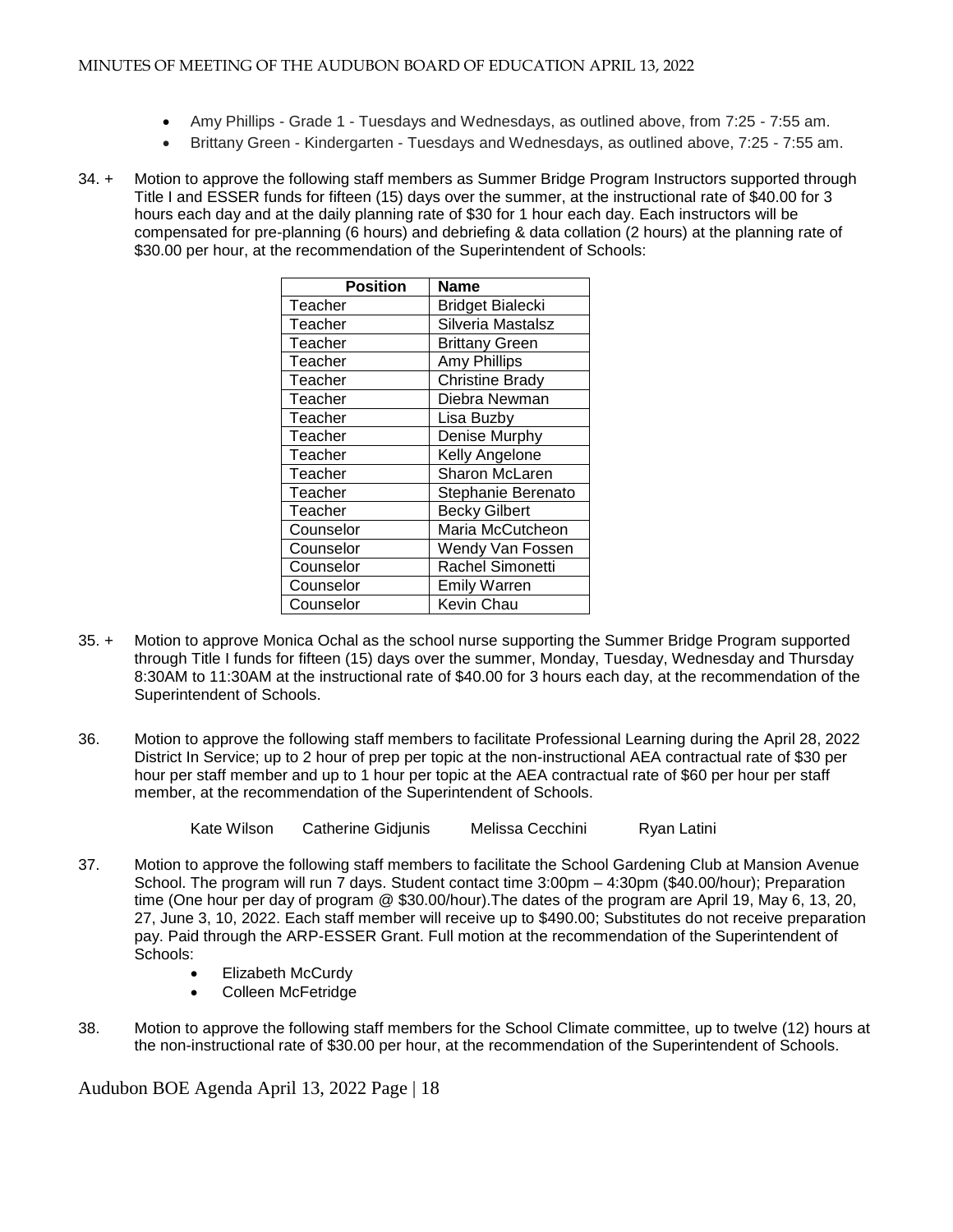| Kate Wilson        | Wendy Van Fossen     | Dawn Bentley       | <b>Ashley McGuire</b>   |
|--------------------|----------------------|--------------------|-------------------------|
| Colleen McFetridge | Cara Novick          | Nicole Racite      | <b>Bridget Bialecki</b> |
| Melissa Falkowski  | Lisa McGilloway      | Stephanie Berenato | Kristina Filachek       |
| Diebra Newman      | <b>Tricia Martel</b> |                    |                         |

39. Motion to approve the following staff members to prepare the portfolio assessment, up to fourteen (14) hours, at the instruction rate of \$40.00 per hour, up to fourteen (14) hours of prep at the non-instructional rate of \$30.00 per hour, at the recommendation of the Superintendent of Schools. Paid through the ARP-ESSER Grant.

Kate Wilson Erica Wenzel

40. Motion to approve the following staff members for the one-on-one tutoring program for special education students in kindergarten through twelfth grade for a duration of up to six weeks and up to two one-hour sessions per week. Direct tutoring time to be arranged with parent and tutor before or after school hours (\$40.00/hour); preparation time (two hours per session of tutoring, \$30.00/hr.). The program will run as a spring session, to begin the week of April 11th and continue for up to six weeks (through May 27th). Paid through the ARP-ESSER Grant. Full motion at the recommendation of the Superintendent of Schools:

| <b>Position</b>            | <b>Staff Member</b>     |
|----------------------------|-------------------------|
| <b>Elementary Teacher</b>  | <b>Theresa Salamone</b> |
| <b>Elementary Teacher</b>  | Carrie Figueroa         |
| <b>Elementary Teacher</b>  | Nicole Racite           |
| <b>High School Teacher</b> | Larae Drinkhouse        |
| <b>High School Teacher</b> | Kate Lin                |

- 41. Motion to approve the part-time Special Education Aide contract for Samantha Wallace, at the Haviland Avenue Elementary School, for the 2021-2022 school year, Step 4, 60 Credits, FTE 0.87 effective April 14, 2022 in accordance with the negotiated 2021-2024 contract between the Audubon Board of Education and the Audubon Education Association, at the recommendation of the Superintendent of Schools.
- 42. Motion to rescind the following 2021-2022 Fall Athletic Department/Coaching Staff position.

| Name                                                                | Sport/Activity         | <b>Position</b>               | Contractual<br>Rate          |  |
|---------------------------------------------------------------------|------------------------|-------------------------------|------------------------------|--|
| Kayla Wasson                                                        | Band                   | <b>Assistant Band Coach</b>   | \$2,988.55                   |  |
| Motion to Approve Items 1 through 42: C. Proulx<br>Second: A. Davis |                        |                               |                              |  |
| <b>Roll Call</b>                                                    |                        |                               |                              |  |
| _X_ Ammie Davis                                                     | $X$ Joseph Ryan        | $X$ <sub>_</sub> Tara Butrica | _AB_ Nancy Schiavo<br>Absent |  |
| $X$ Joseph Miller                                                   | _X_ Christopher Proulx | X Lori Cassidy                |                              |  |
| X James Blumenstein                                                 | X Allison Cox          | X Andrea Robinson             |                              |  |

## **VOTE FOR ITEMS 1-42**

Audubon BOE Agenda April 13, 2022 Page | 19 Motion approved by unanimous roll call (9-0) Member Schiavo is absent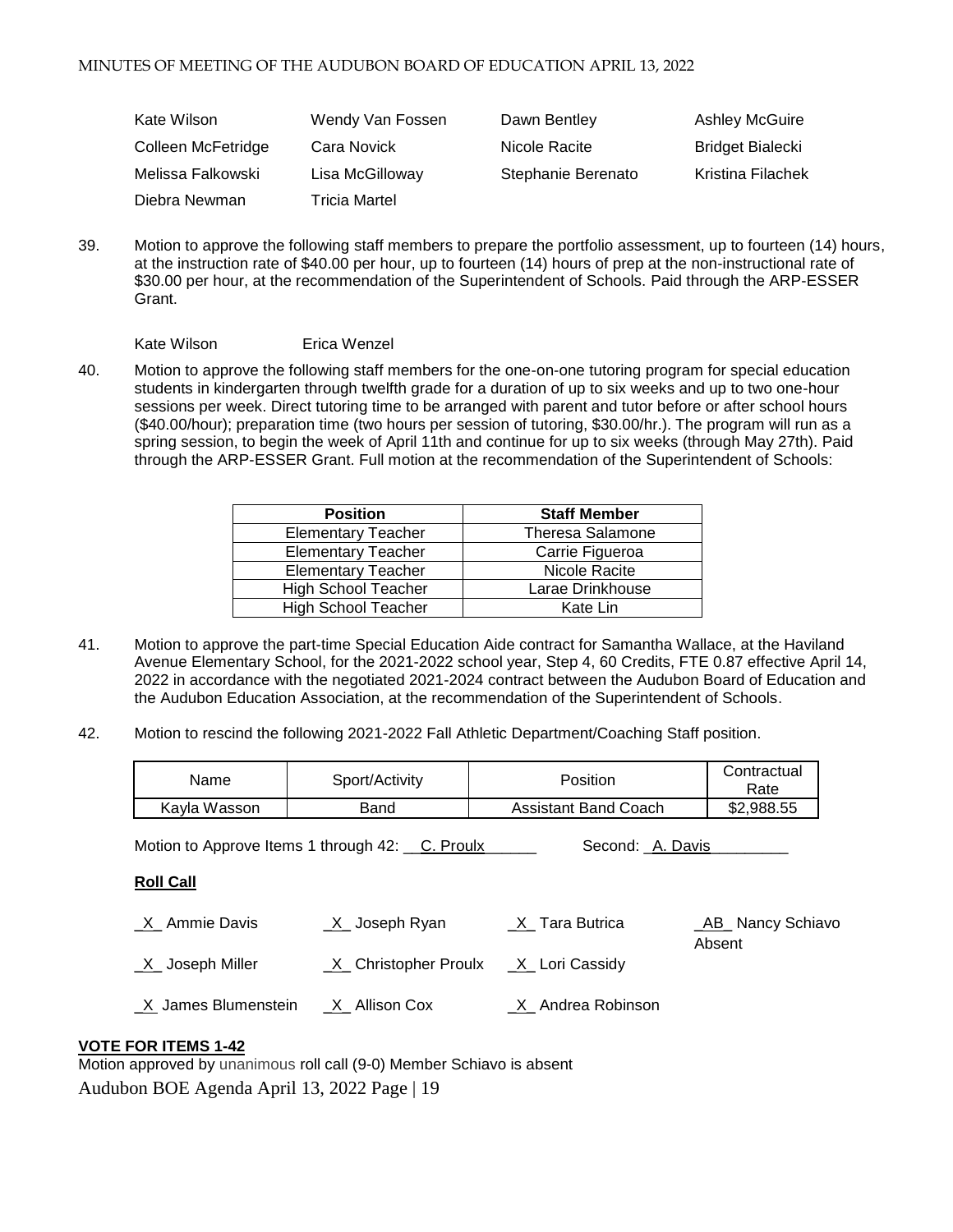## **XV. REPORTS:**

#### **XVI**. HIB District Report

| April 2022       | <b>BULLYING INCIDENTS REPORT</b> |         |              |  |
|------------------|----------------------------------|---------|--------------|--|
| <b>SCHOOL</b>    | <b>Confirmed HIB</b>             | Non-HIB | <b>Total</b> |  |
| AHS #8443, #8457 |                                  |         |              |  |
| <b>MAS</b>       |                                  |         |              |  |
| <b>HAS</b>       |                                  |         |              |  |
| <b>APPS</b>      |                                  |         |              |  |

#### **XVII**. Superintendent's Report:

Dr. Davis addressed the use of Esser funds and the Cyber Security presentation held on April 12, 2022.

- **XVIII.** Special Program Representatives:
	- A. CCESC Rep. Rotation: **Joseph Miller**
	- B. CCSBA Rep. Rotation: **Ammie Davis**
	- C. Audubon Education Foundation: **Lori Cassidy**

#### **XIX.** Board Member Comments:

Board Member Davis stated that the NJSBA convention will be in-person October 24-26 in Atlantic City.

Board Member Cassidy stated that raffle tickets are on sale for the AEF event.

Board President Blumenstein stated that Audubon Day will be April 30, 2022. Mr. Blumenstein discussed concerns of the video circulating regarding the fighting altercation in C Hallway. A discussion occurred.

#### **XX. Public Participation:** (Open Discussion)

Student, Dom Perry, asked about grade configuration for transfer students.

An Audubon Resident questioned the new health standards.

Resident, Steve Wilson asked if there was an update on the vote of no-confidence. In addition he questioned the use of the playground at Mansion Ave. School after hours.

Board President Blumenstein and Superintendent Davis responded to the above comments.

The Board of Education recognizes the value of public comment on educational issues and the importance of allowing members of the public to express themselves on school matters of community interest.

In order to permit the fair and orderly expression of such comment, the Board has set aside two portions of this Board meeting for public comment on any school or school district issue that a member of the public feels may be of interest to the residents of the school district.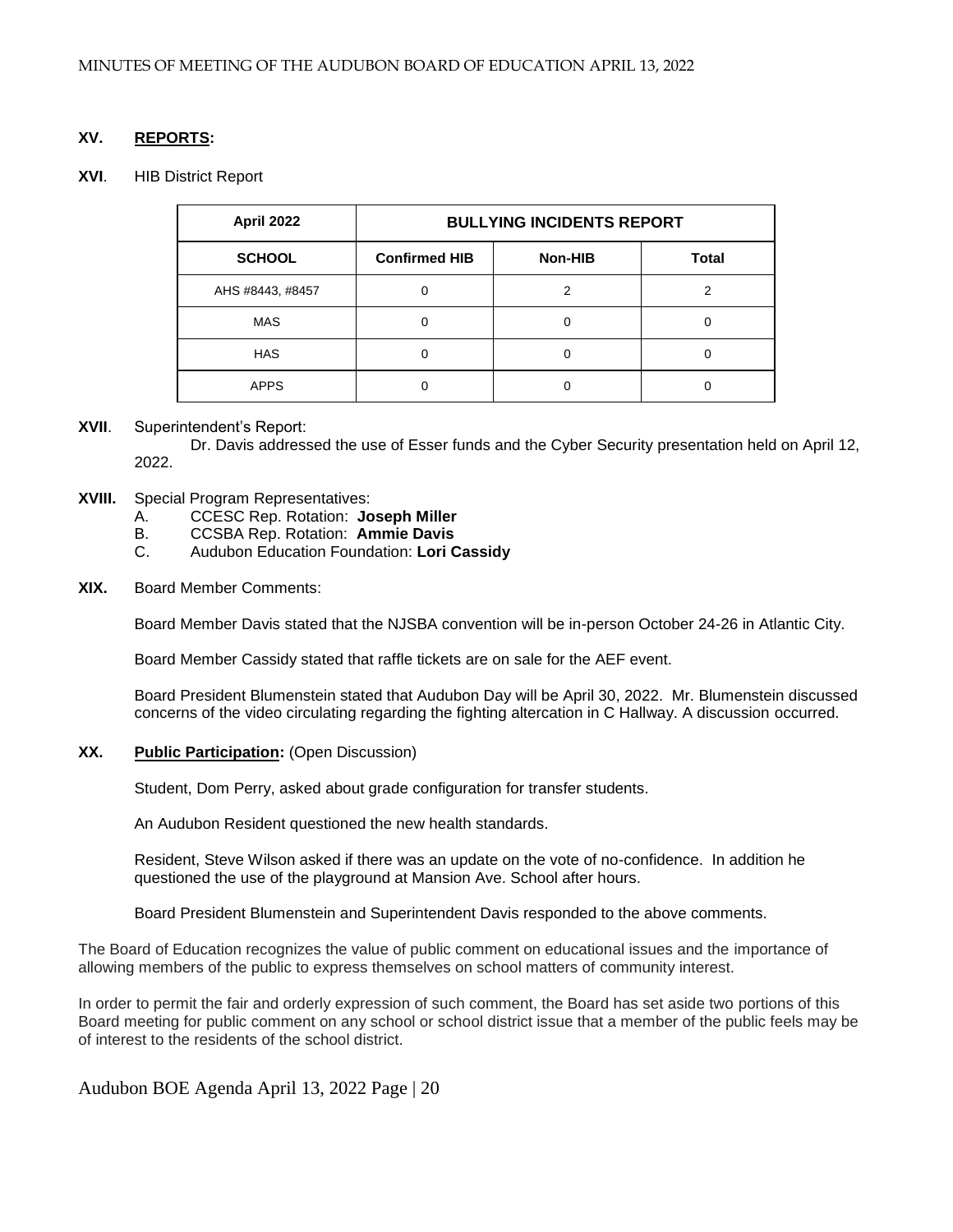For the first portion, public comments are invited on matters pertaining only to the agenda for tonight's meeting. For the second portion, public comments are invited on all matters pertaining to the school district.

Participants should announce their name, address, and any group they may represent, if applicable. The Board reserves the right to limit public discussion. Public discussion of a topic will be limited to fifteen (15) minutes, and individual speakers will be limited to three (3) minutes. No participant may speak more than once on the same topic until all others who wish to speak on that topic have been heard. Reference bylaws #0167 of the Audubon Public Schools Board of Education Policy Manual.

The Board uses the public comment period as an opportunity to listen to citizen. Not all issues brought to a Board meeting will be resolved at that particular meeting. Complaints stated or actions requested by the public may be taken under advisement by the Board for investigation, discussion, actions, or disposition at a later date or time. The public comments sessions are an opportunity for citizens to share their opinions and remarks with the Board; it is not a question and answer session. The Board may or may not respond to public comments at the time they are made and is under no obligation to do so.

The Board does not endorse public comments nor will the Board be held liable for comments made by members of the public. Any individuals who may be the subject of public comments, including district employees, shall retain all rights against defamation and slander according to the laws of New Jersey.

Motion by Mr. Miller seconded by Mrs. Robinson to approve the resolution for board to enter into closed Authorizing Executive session at 9:15 pm for the following purposes. Motion approved by unanimous roll call (9-0) Member Schiavo was absent

## **XXI. Executive Session II**

**WHEREAS,** while the Sen. Byron M. Baer Open Public Meetings Act (N.J.S.A. 10:4-12 et seq.) requires all meetings of the **Audubon Board of Education** to be held in public, N.J.S.A. 10:4-12(b) sets forth nine types of matters that may lawfully be discussed in Executive Session," i.e. without the public being permitted to attend; and

**WHEREAS,** the **Audubon Board of Education** has deemed it necessary to go into closed session to discuss certain matters which are exempted from the Public; and

**WHEREAS,** the nine exceptions to public meetings set forth in N.J.S.A. 10:4-12(b) are listed below, and next to each exception is a box within which the number of issues to be privately discussed that fall within that exception shall be written, and after each exception is a space where additional information that will disclose as much information about the decision as possible without undermining the purpose of the exception shall be written.

**NOW, THEREFORE, BE IT RESOLVED** that the **Audubon Board of Education** will go into closed session for the following reason(s) as outlined in N.J.S.A. 10:4-12(b):

 $X$  Any matter which, by express provision of Federal Law, State Statute or Rule of Court shall be rendered confidential or excluded from discussion in public;

Any matter in which the release of information would impair a right to receive funds from the federal government;

 X Any material the disclosure of which constitutes an unwarranted invasion of individual privacy such as any records, data, reports, recommendations, or other personal material of any educational, training, social service, medical, health, custodial, child protection, rehabilitation, legal defense, welfare, housing, relocation, insurance and similar program or institution operated by a public body pertaining to any specific individual admitted to or served by such institution or program, including but not limited to information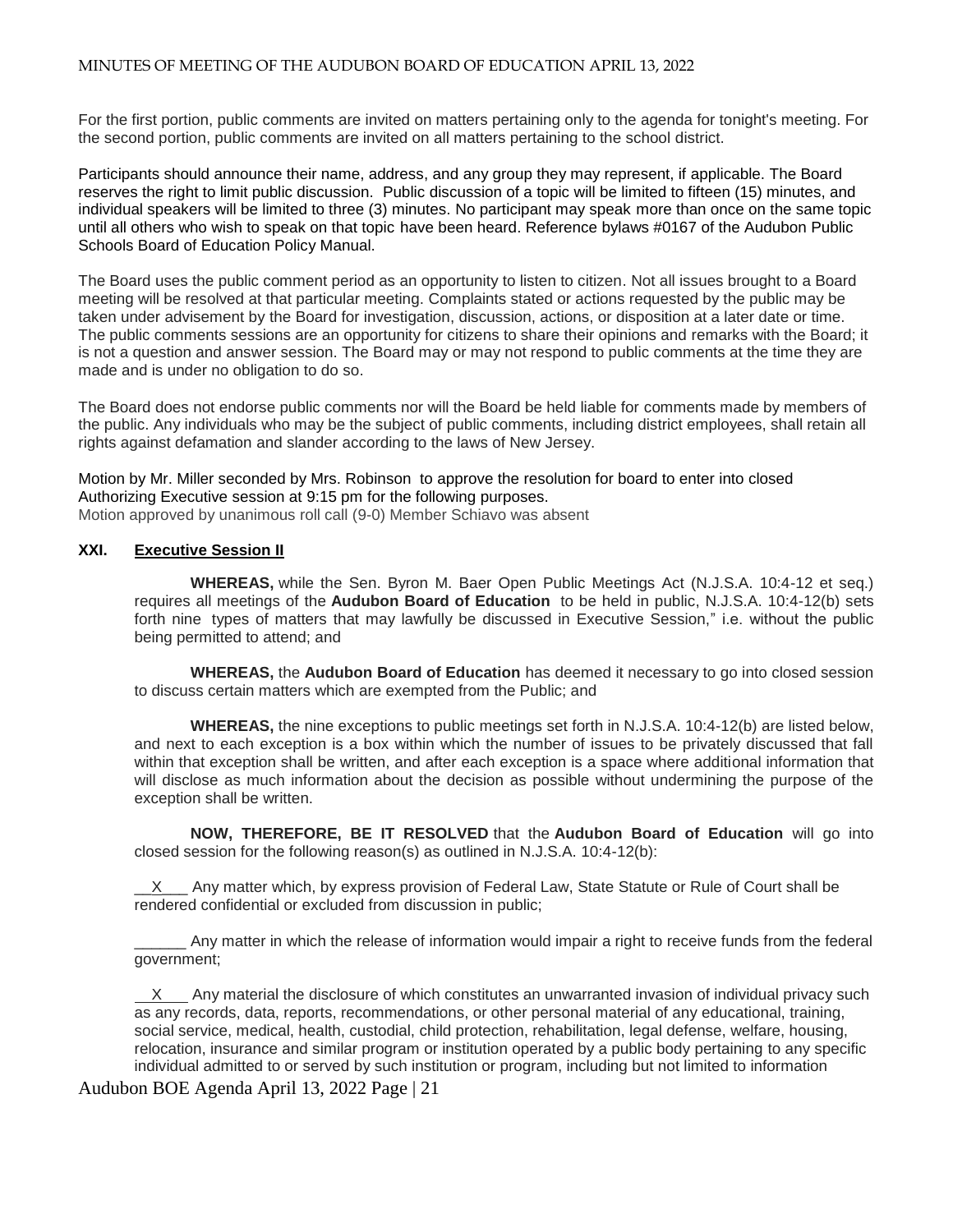relative to the individual's personal and family circumstances, and any material pertaining to admission, discharge, treatment, progress or condition of nay individual, unless the individual concerned (or, in the case of a minor or incompetent, his guardian) shall request in writing that the same be disclosed publically;

Any collective bargaining agreement, or the terms and conditions of which are proposed for inclusion in any collective bargaining agreement, including the negotiation of terms and conditions with employees or representatives of employees of the public body

\_\_\_\_\_ Any matter involving the purchase lease or acquisition of real property with public funds, the setting of bank rates or investment of public funds where it could adversely affect the public interest if discussion of such matters were disclosed;

Any tactics and techniques utilized in protecting the safety and property of the public provided that their disclosure could impair such protection;

 $X$  Any investigations of violations or possible violations of the law;

Any pending or anticipated litigation or contract negotiation in which the public body is or may become a party. Any matters falling within the attorney-client privilege, to the extent that confidentiality is required in order for the attorney to exercise his ethical duties as a lawyer;

 $X$  Any matter involving the employment, appointment, termination of employment, terms and conditions of employment, evaluation of the performance, promotion or disciplining of any specific prospective public officer or employee or current public officer or employee employed or appointed by the public body, unless all individual employees or appointees whose rights could be adversely affected request in writing that such matter or matters be discussed at a public; Specifically the evaluation of the **Superintendent** 

Any deliberation of a public body occurring after a public hearing that may result in the imposition of a specific civil penalty upon the responding party or the suspension or loss of a license or permit belonging to the responding party as a result of an act of omission for which the responding party bears responsibility;

**WHEREAS,** the length of the Executive Session is undetermined; however, the **Audubon Board of Education** will make every attempt to estimate the time of the session prior to convening the session after which the public meeting shall reconvene and the **Audubon Board of Education** will proceed with business.

**NOW, THEREFORE, BE IT RESOLVED,** that the **Audubon Board of Education** will go into Executive Session for only the above stated reasons;

**BE IT FURTHER RESOLVED** that the **Audubon Board of Education** hereby declares that its discussion of the aforementioned subject(s) may be made public at a time when the **Audubon Board of Education** attorney advises that the disclosure of the discussion will not detrimentally affect any right, interest or duty of the school district or any other entity with respect to said discussion.

**BE IT FURTHER RESOLVED** that the **Board of Education**, for the aforementioned reasons, hereby declares that the public is excluded from the portion of the meeting during which the above discussion shall take place and hereby directs the board secretary to take the appropriate action to effectuate the terms of this resolution.

Motion by Mr. Miller seconded by Mrs. Robinson to adjourn closed Authorizing Executive session at 9:30 pm. Motion approved by unanimous roll call (9-0) Member Schiavo was absent